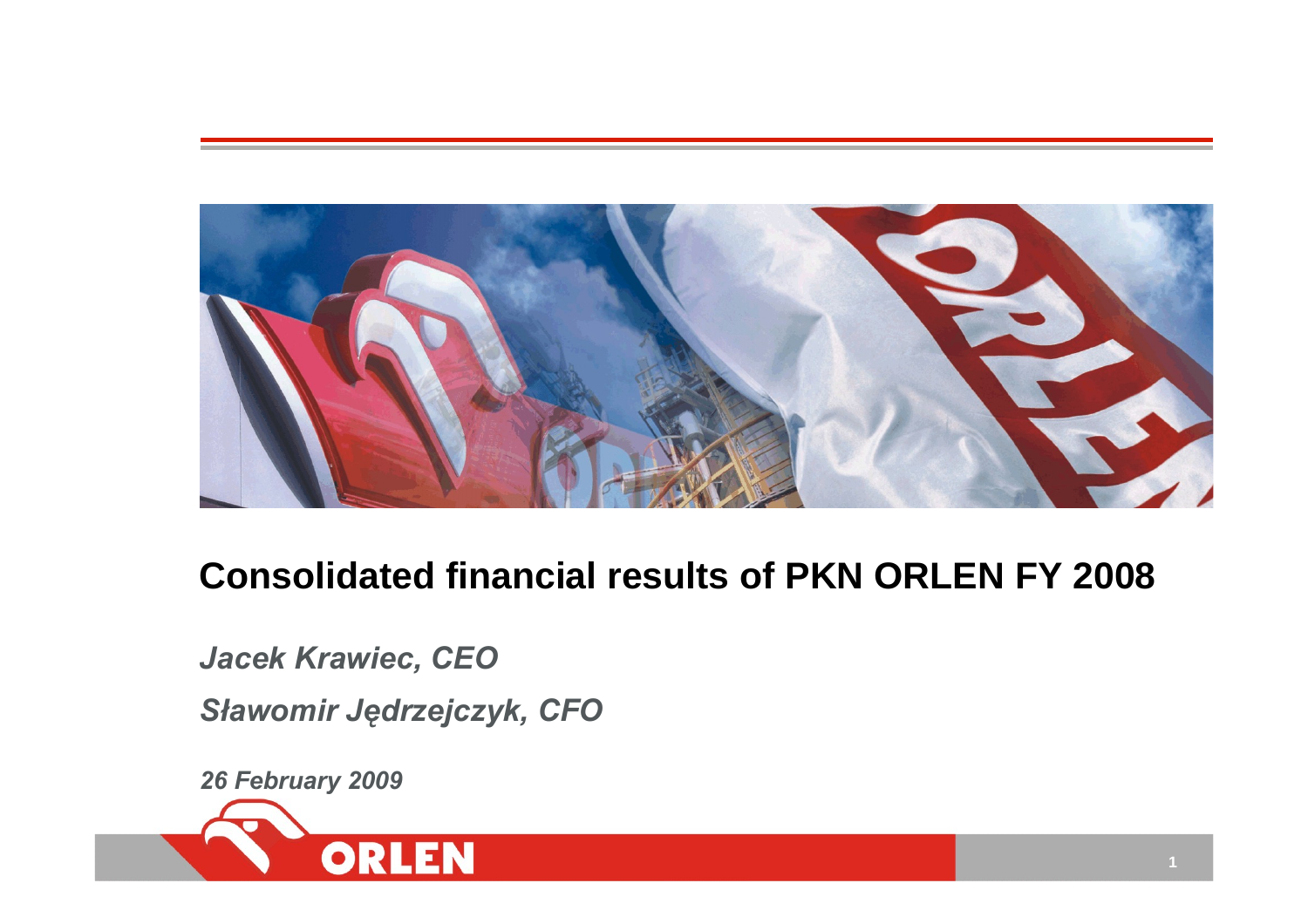**Summary of financial results for 2008**

**Strategy implementation in 2009**

**Supporting slides**

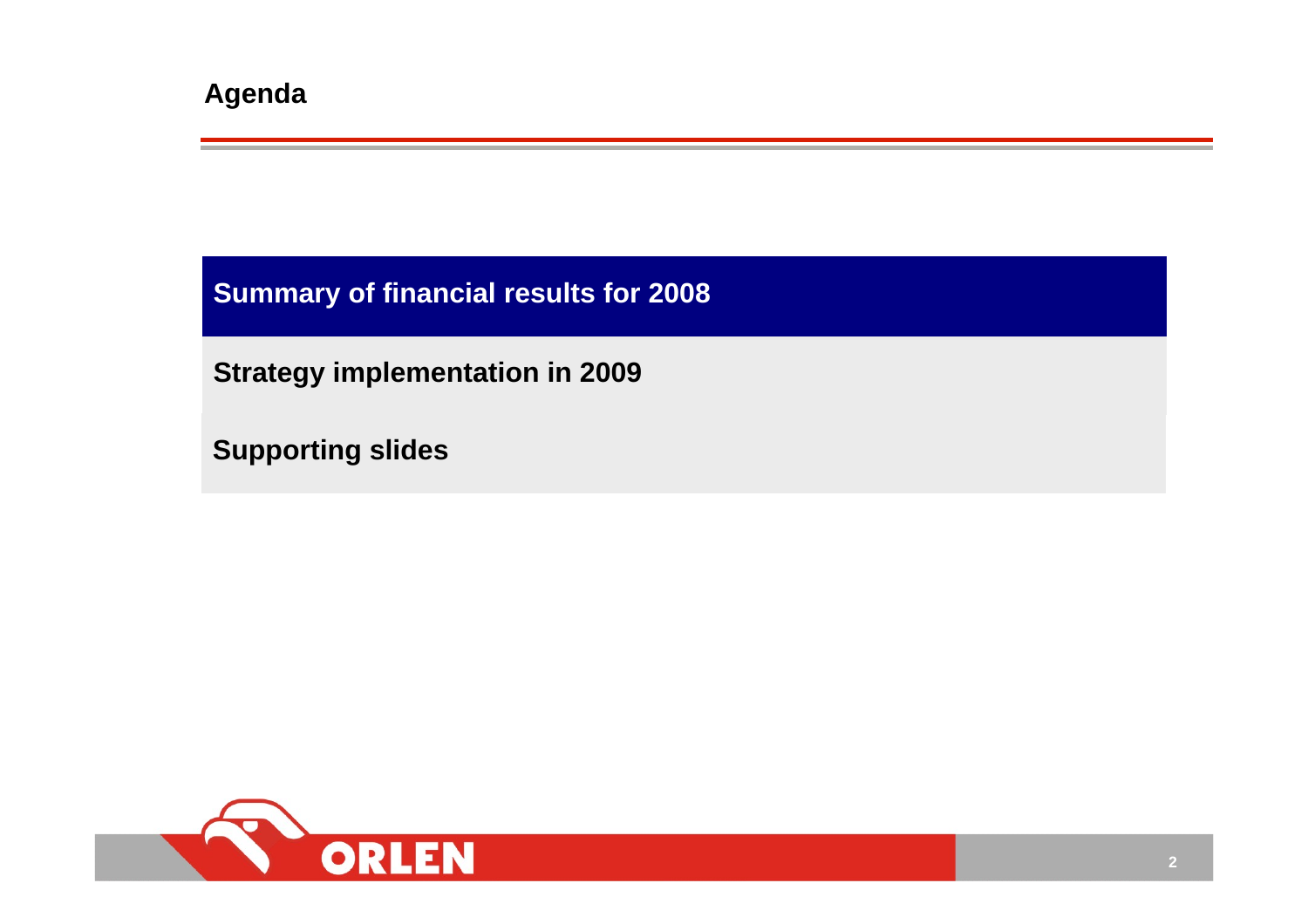### **Reported results under the strong influence of external factors**

#### **High dynamics of changes in crude oil prices and exchange r ates**

- **Reported EBIT amounted to PLN 758 m.**
- **Reported results for the whole year 2008 under the extraordinarily strong influence of results for 4q2008.**
- **Reversal of the growth trend in crude oil prices in the middle of 2008 caused reduction in reported operating profit in 4q2008 by PLN 2,7 bn.**
- •**Strong change in exchange rates vs. PLN negatively affected reported result in 4q2008 by PLN 1,5 bn.**
- •**Influence of inventories valuation and unrealized foreign exchange rates differences on reported result is non-cash.**

#### **Operating achievements in 2008**

- **Revenues increase b y 25 %y/y.**
- •**Growth in volume sales by 22 % y/y in wholesale and b y 13 % y/y in retail – increase in market share.**
- **Crude oil processed over 28 m tones – growth of 22 % y/y.**
- •**EBIT according to LIFO amounted to PLN 2,6 bn**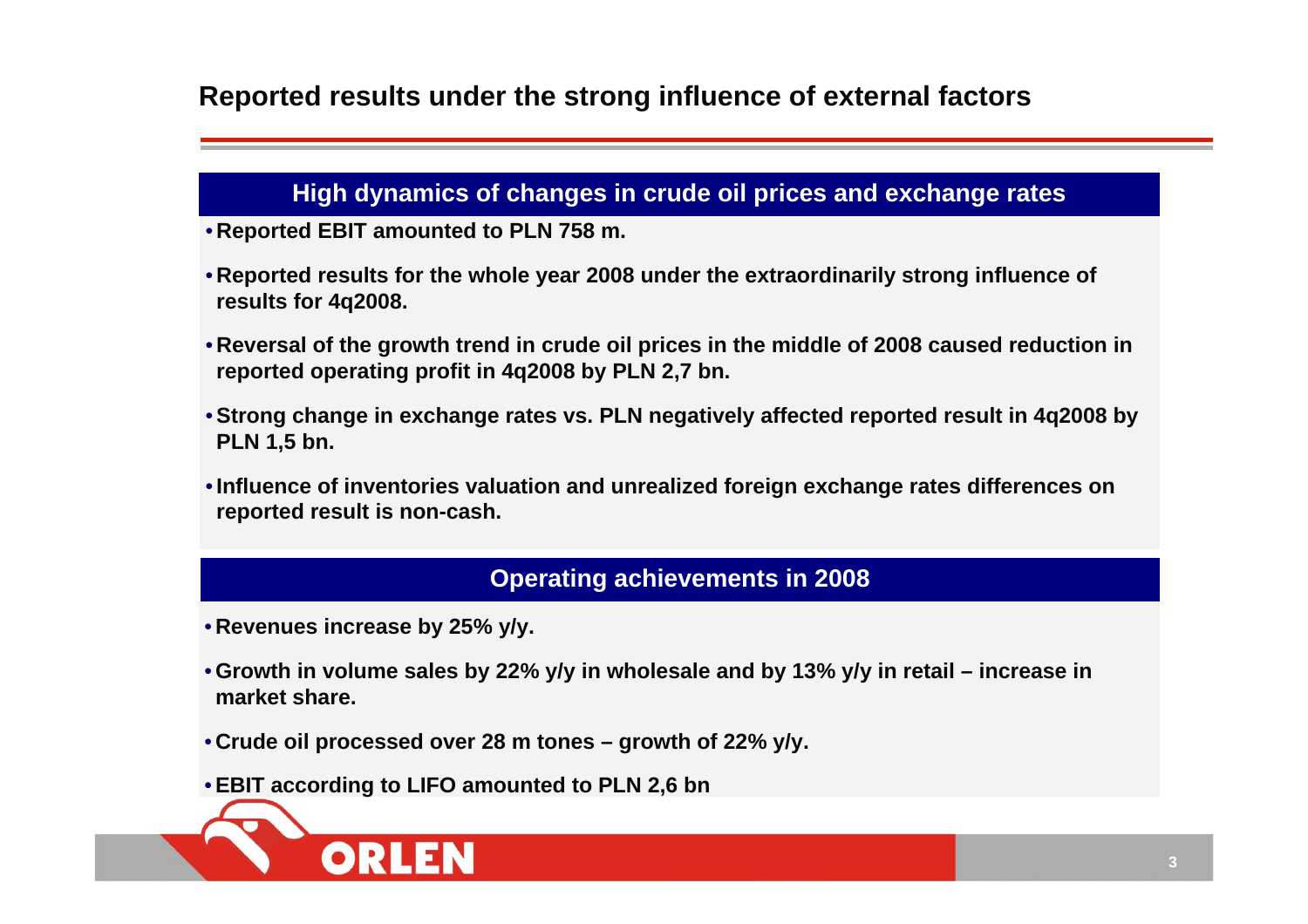**In 2008 the following actions aimed at production and fuel sales growth, especiall y diesel, goods and services in retail segment were introduced.**

| <b>Segment</b>        | <b>Action realized</b>                                                                                                                                                                                                                                                                                                                                                                                                                                  |
|-----------------------|---------------------------------------------------------------------------------------------------------------------------------------------------------------------------------------------------------------------------------------------------------------------------------------------------------------------------------------------------------------------------------------------------------------------------------------------------------|
| <b>Refining</b>       | • Building of Diesel Hydrodesulphurization Unit (HON) <sup>1)</sup> VII and Hydrogen Plant II at the<br><b>Plant in Plock.</b><br>. Successful testing of different crude oil types processing at the Plant in Plock.<br>• Closing of rebuilding and start up of Visebreaking Unit at Mazeikiu Nafta.<br>• Start up of diesel production unit (HONH) <sup>2)</sup> in Plock.<br>. Modernization of Diesel Hydrodesulphurization Unit in Mazeikiu Nafta. |
| <b>Petrochemicals</b> | . Realization of the planned maintenance shutdown of Olefins Unit.<br>• Building of paraxylene unit (PX) and purified terephtalic acid unit (PTA) according to the<br>schedule.<br>. Building of benzene extraction and C5 fraction unit at Unipetrol Group.                                                                                                                                                                                            |
| <b>Retail</b>         | • Opening of 71 new fuel stations (including 31 DOFO stations).<br>• 225 fuel stations under modernization, rebranding and rebuilding.<br>• Consistent management of product categories and non-fuel services; introduction of<br><b>STOP Cafe offer.</b>                                                                                                                                                                                               |
| <b>Chemicals</b>      | . Maximization of fertilizers sales.<br>. Building of oxygen unit and increase of capacity of fertilizers units.<br>• Modernization of production lines at PVC complex.                                                                                                                                                                                                                                                                                 |
|                       | 1) HON - Diesel Hydrodesulphurization<br>2) HONH - Diesel Hydro refining from Residue Hydrodesulphurization                                                                                                                                                                                                                                                                                                                                             |
|                       |                                                                                                                                                                                                                                                                                                                                                                                                                                                         |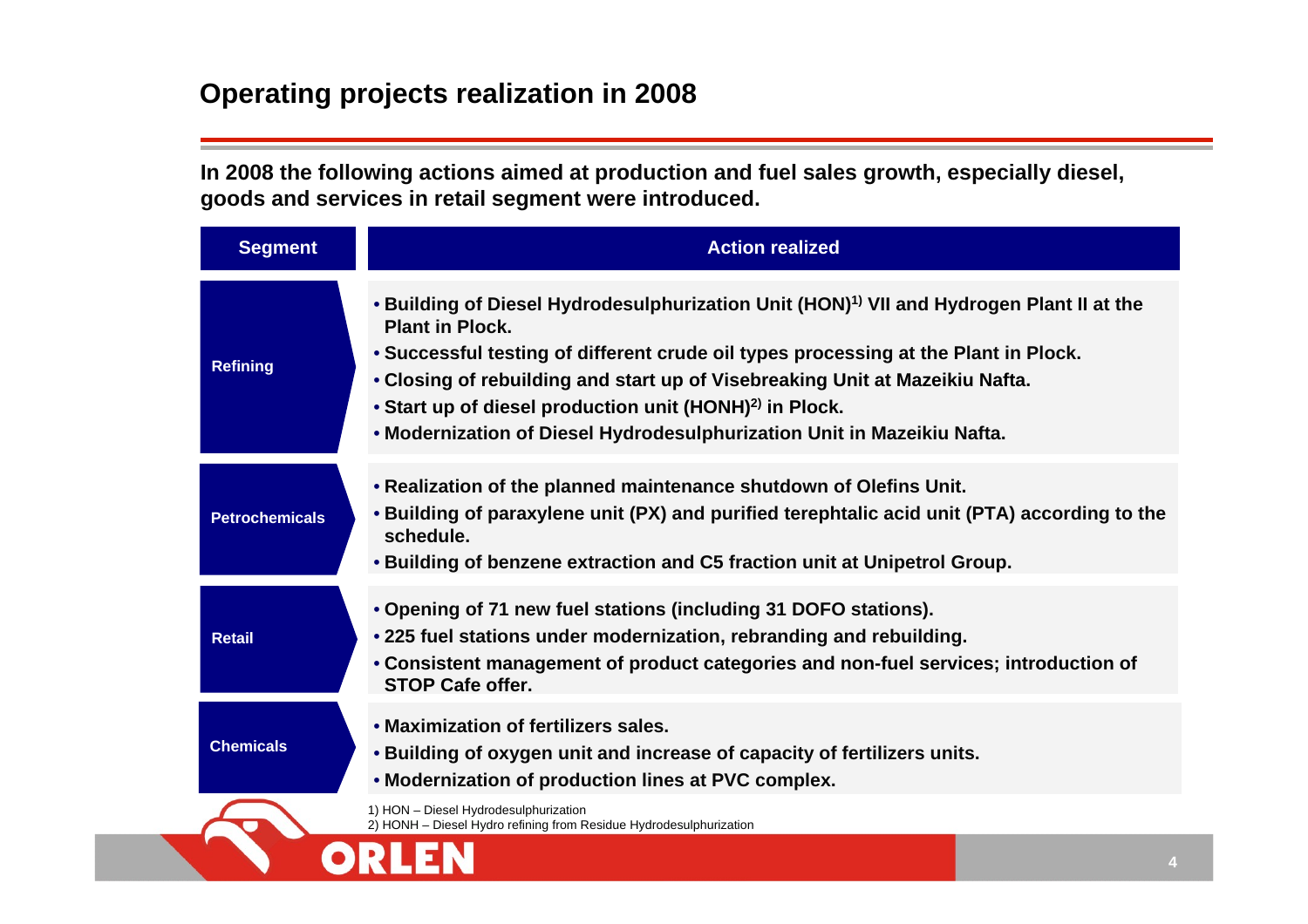### **Negative LIFO effect in 4q2008 exceeds the sum of LIFO effects from the previous quarters**



**Growing crude oil price positivel y affected reported EBIT. Reversal of trend to decline in the second half 2008 caused significant red uction in reported EBIT.** Over half of the PLN 2,7 bn negative impact in the 4q2008 is connected by law with **obligatory inventories.**

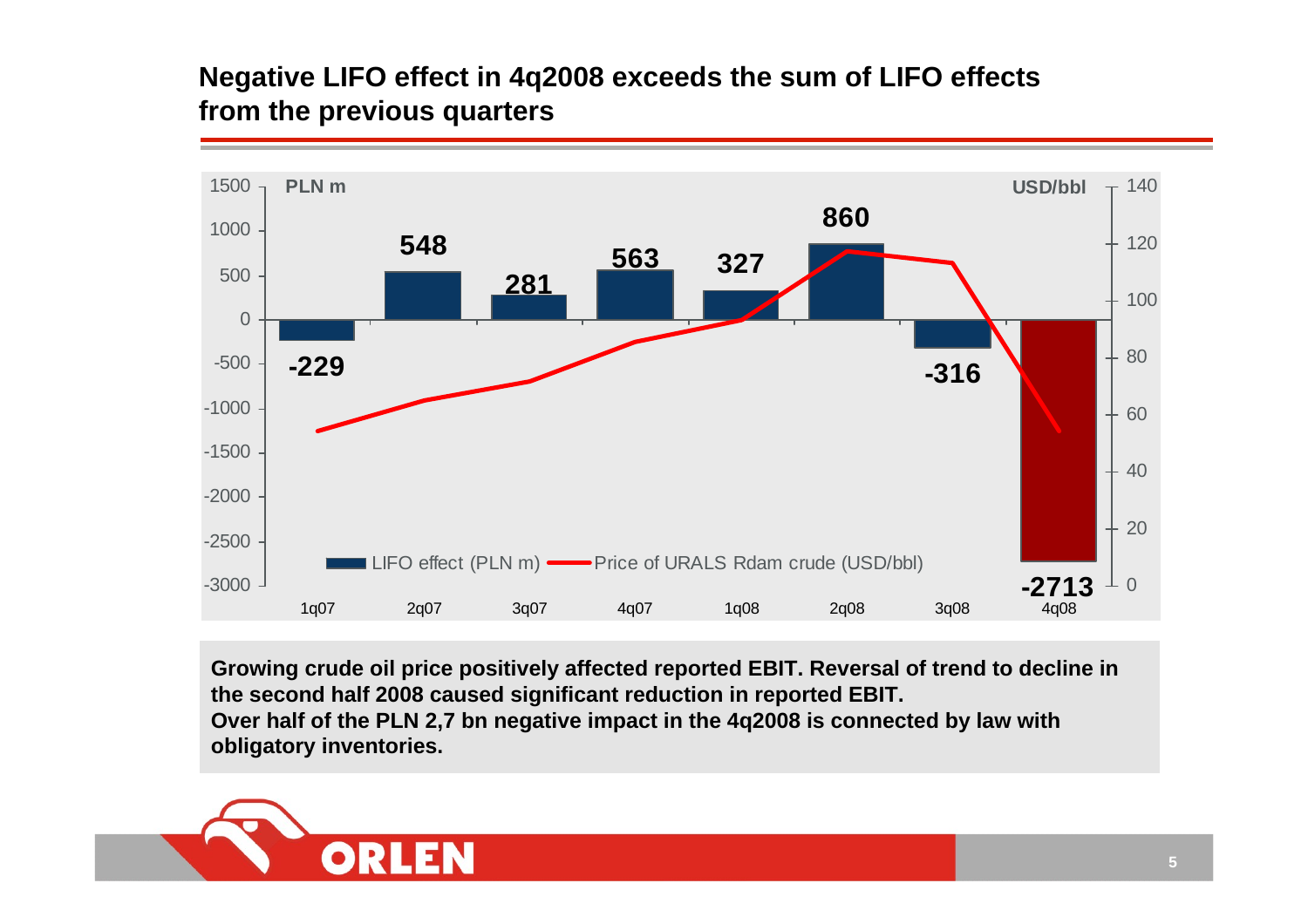### **Negative impact of foreign exchange rates differences in 4q2008 exceeded the sum of foreign exchange rates differences from the previous quarters**



PLN appreciation positively influenced reported financial revenues. Reversal of PLN rate **trend to decline in the second half 2008 caused increasing costs from negative foreign exchange rates differences in 4q2008 of almost PLN 1,5 bn.**

**Negative foreign exchange rate differences refer mainly to revaluation of foreign currencies debt, that is a natural economic protection against changing of operating results due to fluctuations in PLN rates.**

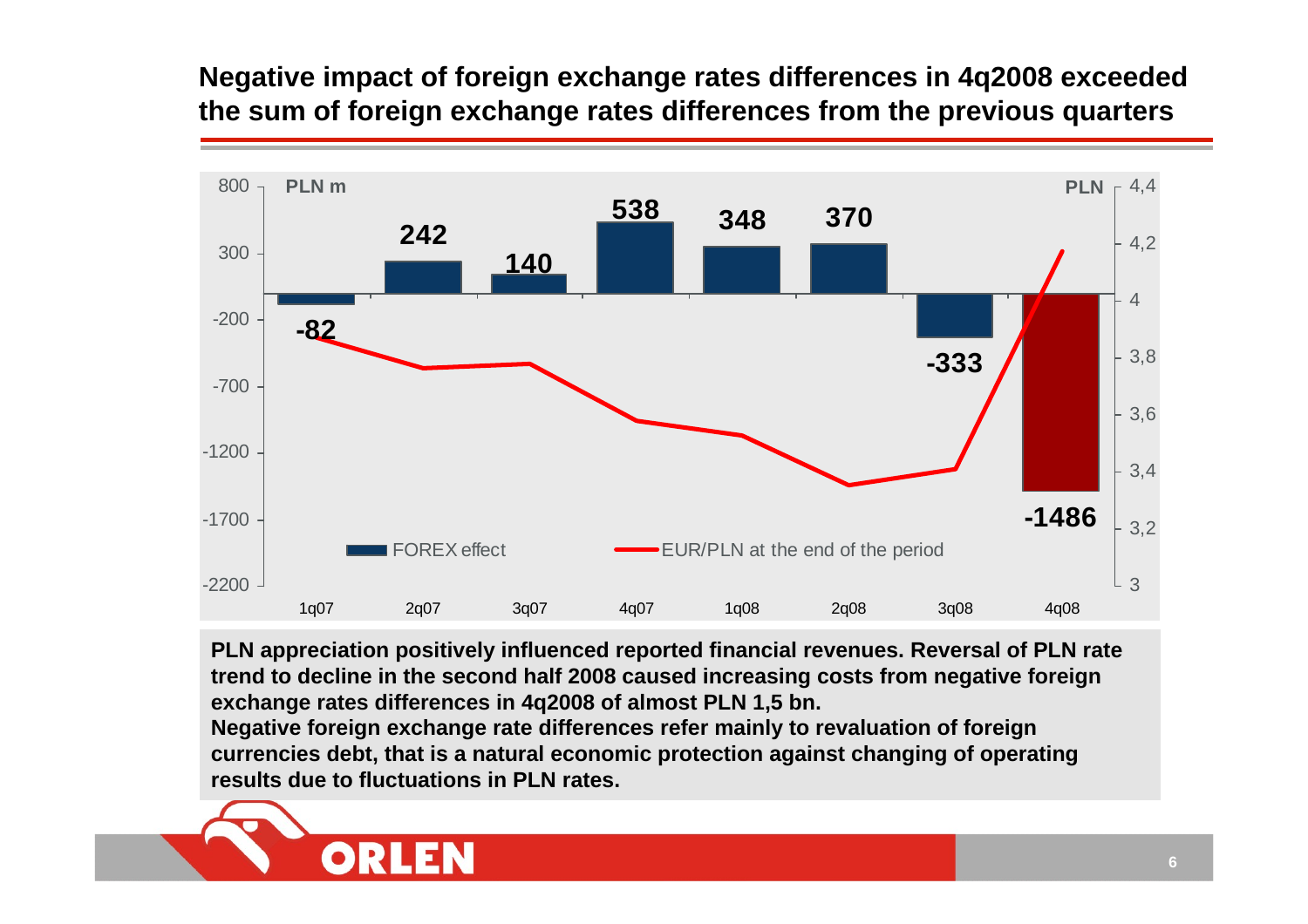### **Good operating results according to LIFO decreased by the effect of changes in crude oil prices and exchange rates**

| 4q08         | 3q08           | 4q07   | PLN <sub>m</sub>             | 2008           | 2007    | change<br>y/y |
|--------------|----------------|--------|------------------------------|----------------|---------|---------------|
| $\mathbf{1}$ | $\overline{2}$ | 3      |                              | $\overline{4}$ | 5       | $6 = 4/5$     |
| 16 449       | 23 058         | 16 902 | <b>Revenues</b>              | 79 535         | 63793   | 25%           |
| $-1275$      | 1 1 2 0        | 730    | EBITDA <sup>1</sup>          | 3 2 4 9        | 5 0 3 5 | $-35%$        |
| 2 7 1 3      | 316            | $-563$ | LIFO effect                  | 1843           | $-1167$ |               |
| 1 4 3 8      | 1 4 3 6        | 167    | <b>EBITDA accor. to LIFO</b> | $5092$         | 3868    | 32%           |
| $-3117$      | 71             | 588    | Net profit                   | $-632$         | 2 4 8 0 |               |
| 2 2 2 0      | 269            | $-451$ | LIFO effect $2$              | 1516           | $-938$  |               |
| $-897$       | 340            | 137    | Net profit accor. to LIFO    | 884            | 1 542   | $-43%$        |

**Net loss in 4q2008, exceeding PLN 3 bn, is a result of the extraordinar y decrease in crude oil prices and weakness of PLN vs. EUR and U SD.** 

**Good operating results according to LIFO are mainly due to higher sales volumes. The result in yearly financial statements can undergo a change due to potential adjustments resulting from leading tests for permanent loss of value on assets.**

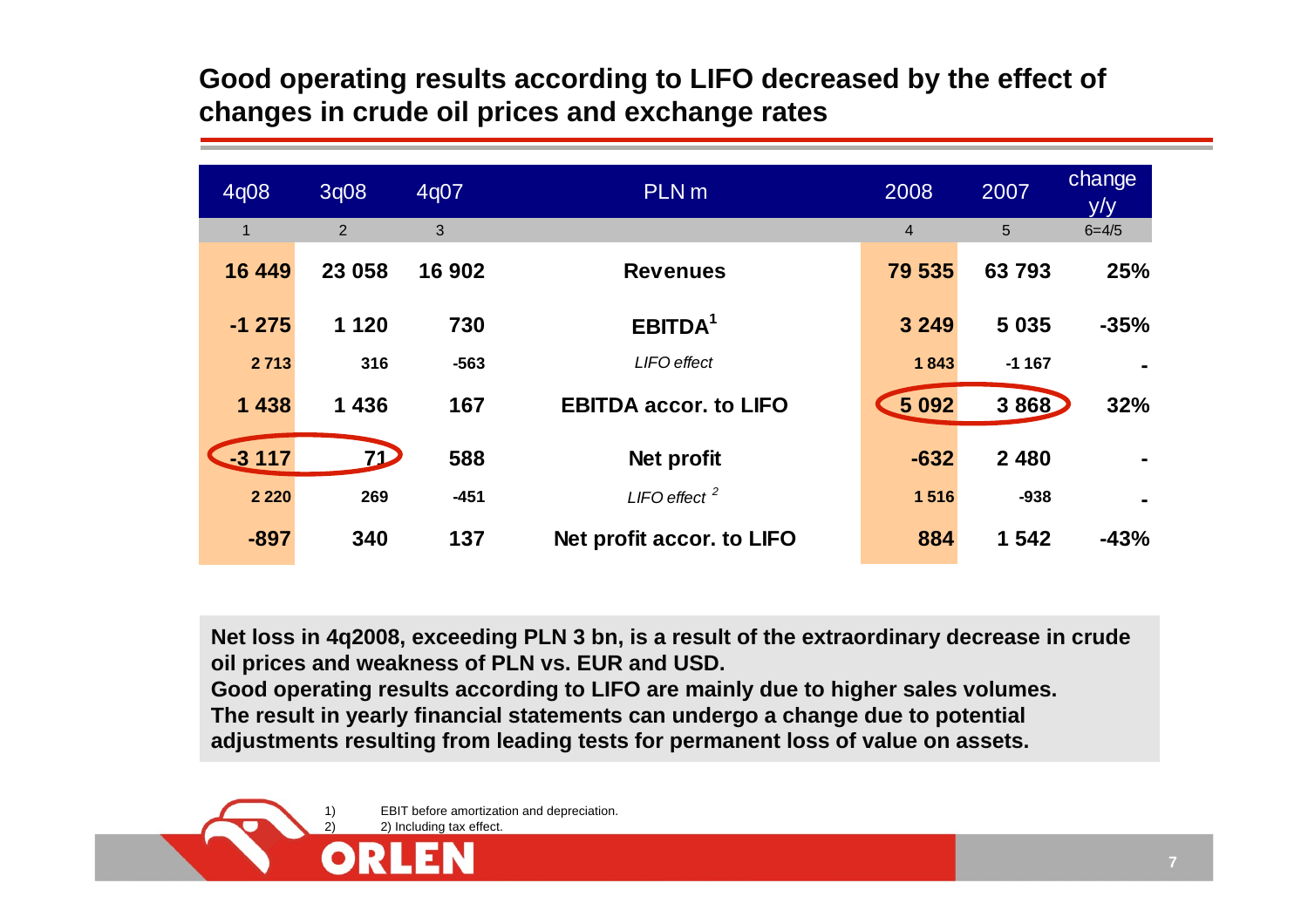### **Cash from operations higher in 2008 by over PLN 1,6 bn**

| 4q08           | 3q08           | 4q07    | PLN <sub>m</sub>                                    | 2008           | 2007  | change<br>y/y |
|----------------|----------------|---------|-----------------------------------------------------|----------------|-------|---------------|
| $\overline{1}$ | $\overline{2}$ | 3       |                                                     | $\overline{4}$ | 5     | $6 = 4/5$     |
| 1 1 0 3        | 238            | $-573$  | <b>Cash from operations</b>                         | $\bullet$ 609  | 1965  | 1644          |
| 1 3 7 4        | 1 1 3 8        | 1 7 3 4 | <b>CAPEX</b>                                        | 3938           | 3721  | 217           |
| 12557          | <b>9840</b>    | 8824    | Net debt                                            | 12 557         | 8824  | 3733          |
| 48,4%          | 36,6%          | 35,7%   | Gearing $(\%)$ <sup>1</sup>                         | 47,2%          | 37,3% | 9,9p.p.       |
| 3,66           | 1,79           | 1,67    | Net debt / EBITDA $^2$                              | 3,66           | 1,63  | 2,03          |
| 2,38           | 2,42           | 2,14    | Net debt / EBITDA according to<br>LIFO <sup>3</sup> | 2,38           | 2,09  | 0,29          |

Financial debt increase in 4q2008 mainly due to revaluation of debt in USD and EUR. **Temporar y increase of Net debt/EBITDA ratio o ver 3,5 is a subject of discu ssions with the banks.**

> 1) Gearing = net debt / equity – calculated according to the average balance sheet status in the period. 2) Interest bearings less cash at the end of the period / (EBITDA + dividend received from Polkomtel) from the last four quarters. 3) Interest bearings less cash at the end of the period / (EBITDA + dividend received from Polkomtel) from the last four quarters according to LIFO.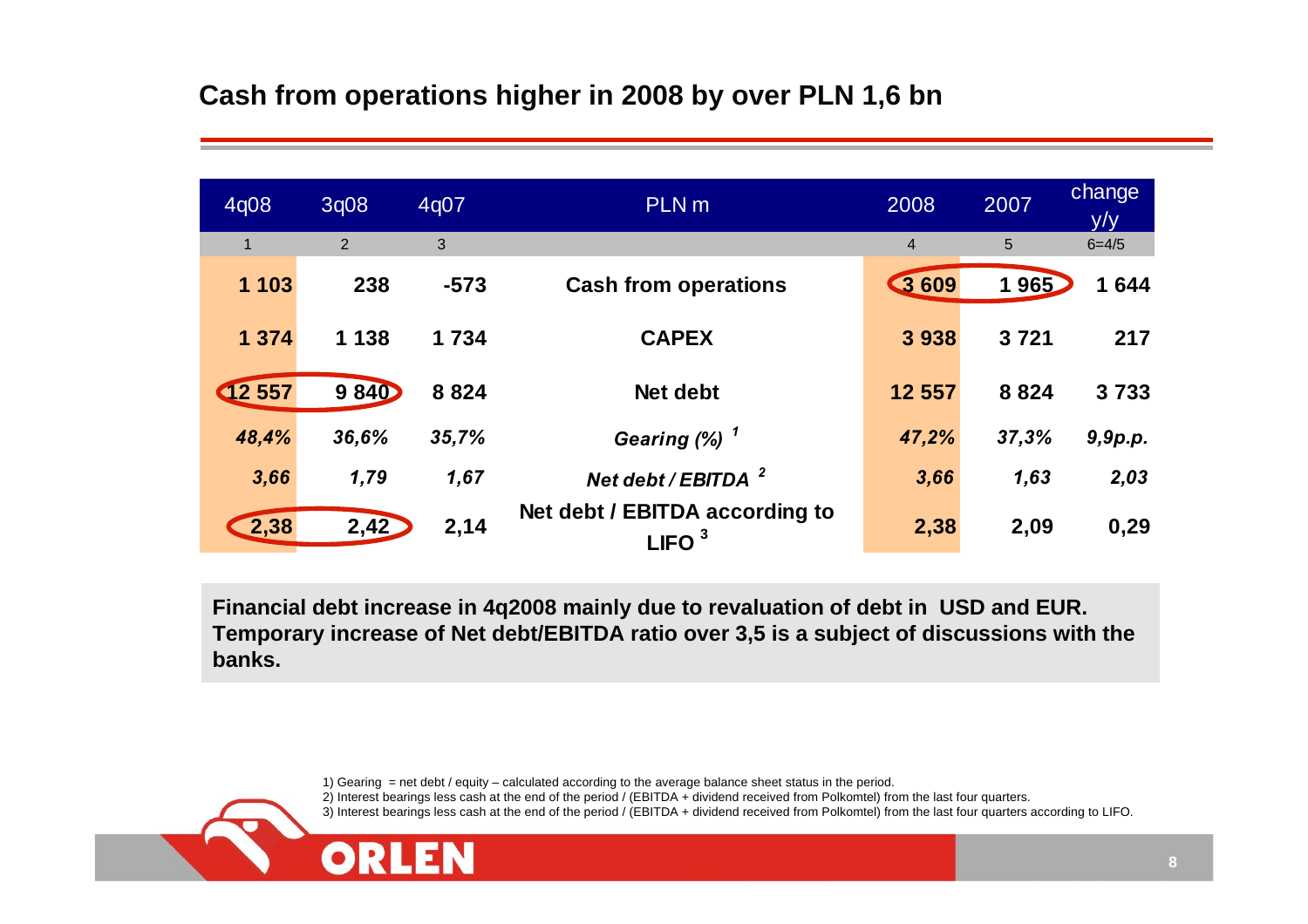### **EBIT according to LIFO is not so variable and reflects operating achievements**



**EBIT according to LIFO in 4q2008 maintained at a stable, higher level than in 2007.** 

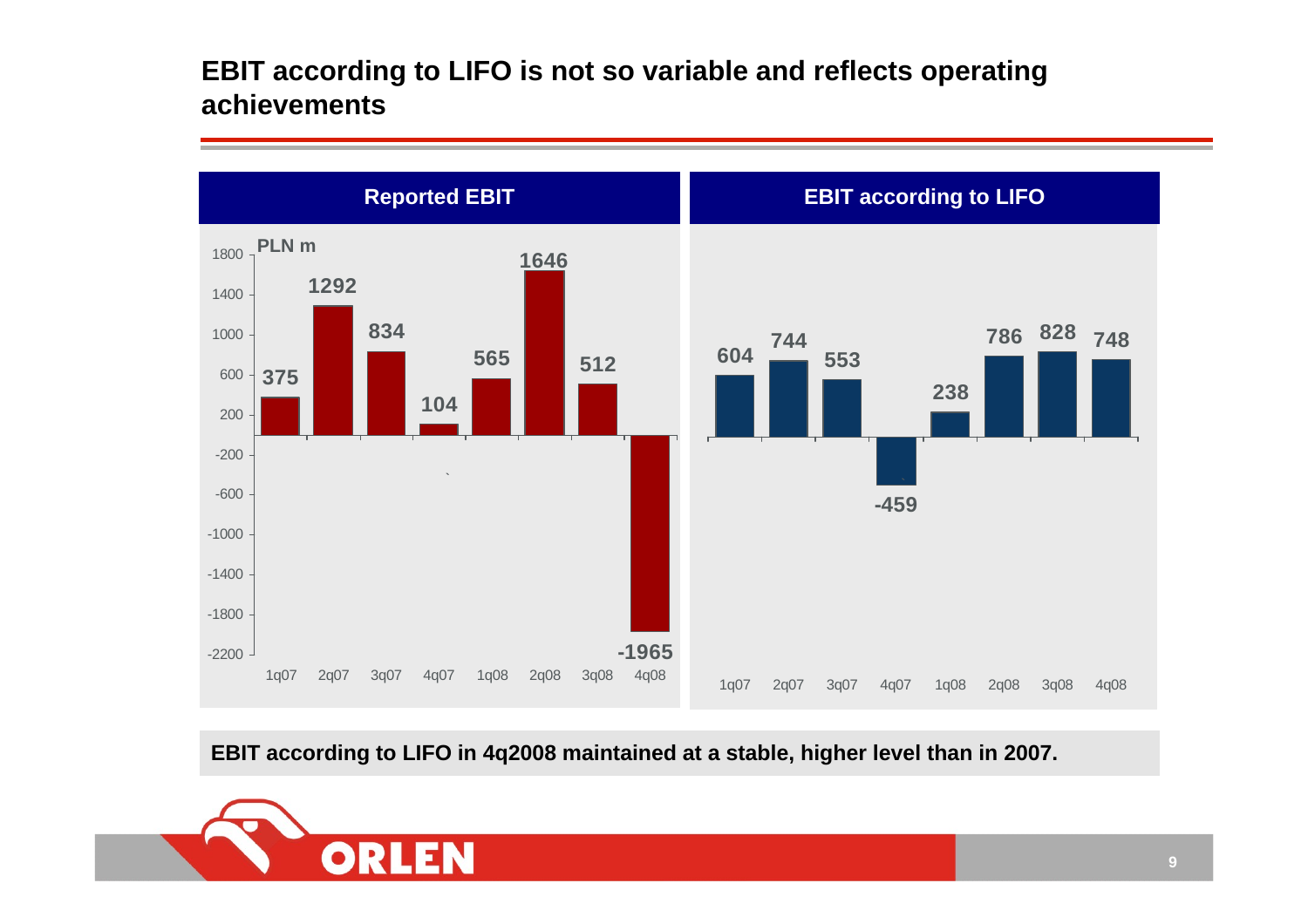### **Positive reported operating profit for 2008 although unfavorable effect on inventories valuation**

| 4q08    | 3q08   | 4q07   | PLN <sub>m</sub>                      | 2008           | 2007    | change<br>y/y [%] |
|---------|--------|--------|---------------------------------------|----------------|---------|-------------------|
| 1       | 2      | 3      |                                       | $\overline{4}$ | 5       | $6 = 4/5$         |
| $-1965$ | 512    | 104    | <b>EBIT, incl.following segments:</b> | 758            | 2 6 0 4 | $-71%$            |
| 748     | 828    | $-459$ | EBIT according to LIFO                | 2 601          | 1 437   | 81%               |
| $-1778$ | 184    | 224    | Refining <sup>1</sup>                 | 53             | 1672    | $-97%$            |
| 823     | 501    | $-321$ | Refining according to LIFO            | 1778           | 543     | 227%              |
| 165     | 247    | 67     | <b>Retail</b>                         | 625            | 423     | 48%               |
| $-97$   | 104    | 55     | <b>Petrochemicals</b>                 | 274            | 1 0 6 8 | $-74%$            |
| 15      | 103    | 37     | Petrochemicals according to LIFO      | 391            | 1 0 29  | $-62%$            |
| 33      | 87     | 38     | <b>Chemicals</b>                      | 285            | 246     | 16%               |
| 33      | 29     | $-46$  | Others $2$                            | 137            | $-155$  | $\blacksquare$    |
| $-321$  | $-139$ | $-234$ | Non-attributable <sup>3</sup>         | $-616$         | $-650$  | $-5%$             |

**Refining segment result according to LIFO in 2008 is better due to, among others reasons, higher production and sales in Mazeikiu Nafta, after start up of rebuilt Visbreaking Unit. Continuation of growth in operating result in retail segment due to consistentl y conducted restructuring, rebranding success and effective marketing actions.**

Petrochemicals segment result under the influence of macro conditions and realization of **pla nned maintenance shutdowns.**

- 1) Production, Wholesale and Logistics.
- 2) Units responsible for media, social activity and service companies of P KN ORLEN.
- 3) Corporate centre of PK NORLEN and companies from the Group not included in the abovementioned seg ments.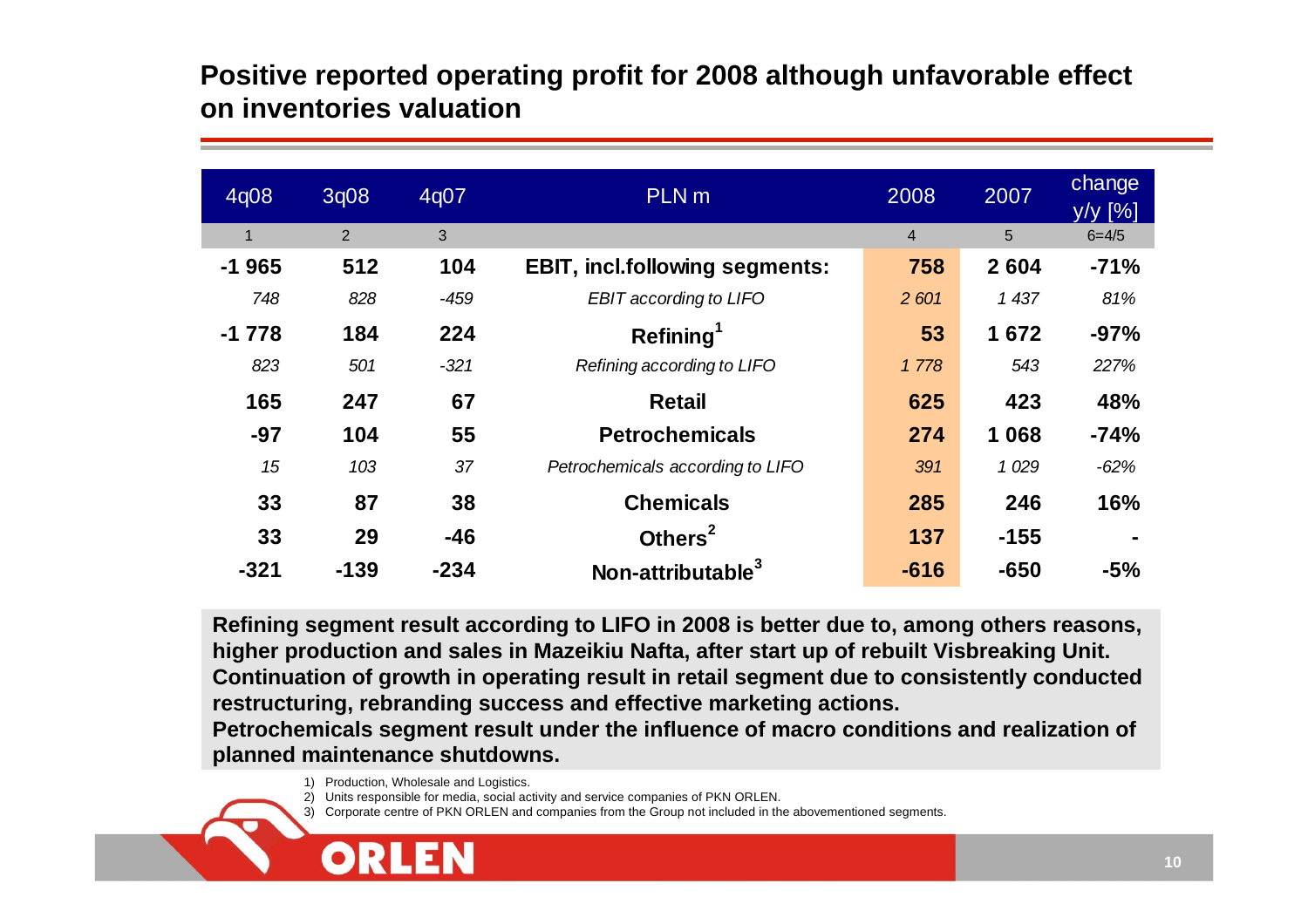### **Sales growth dynamics significantly higher than market growth**

| 4q08        | 3q08           | 4q07    | change<br>4q/4q | thousand tonnes                      | 2008    | 2007   | change<br>$y/y$ [%] |
|-------------|----------------|---------|-----------------|--------------------------------------|---------|--------|---------------------|
| $\mathbf 1$ | $\overline{2}$ | 3       | $4 = 1/3$       |                                      | 5       | 6      | $7 = 5/6$           |
| 7636        | 8608           | 6465    | 18%             | Sales volume, in total<br>including: | 32 291  | 27852  | 16%                 |
| 5 3 3 7     | 6088           | 4 1 6 8 | 28%             | Wholesale                            | 22 471  | 18 448 | 22%                 |
| 1 2 6 5     | 1 3 7 6        | 1 152   | 10%             | <b>Retail</b>                        | 5 1 0 5 | 4 5 21 | 13%                 |
| 707         | 621            | 766     | $-8%$           | <b>Petrochemicals</b>                | 2956    | 3056   | $-3%$               |
| 327         | 523            | 379     | $-14%$          | <b>Chemicals</b>                     | 1759    | 1827   | $-4%$               |

**High sales dynamics in wholesale and retail y/y shifts to the growth in market share.**

**Noted decrease in volumes of wholesale and retail 4q/3q is a result of seasonality and first signals of recession.**

**Reduction of volumes in 3q2008 in petrochemical segment due to realization of planned maintenance shutdown.**

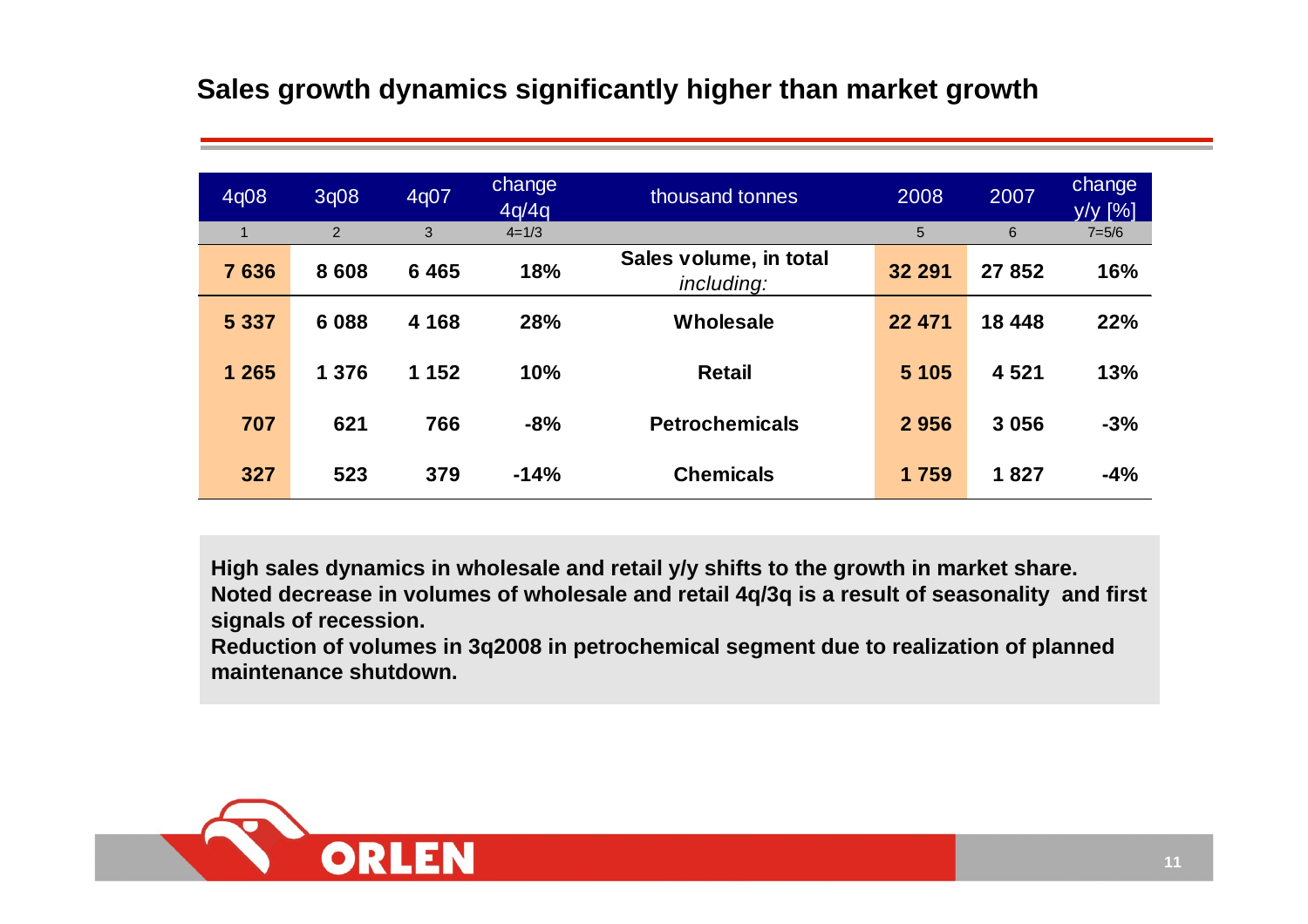### **Increase in crude oil processed by 22 % and production of highly profitable middle distillates by 26%**

| 4q08    | 3q08           | 4q07    | change<br>4q/4q | thousand tones                  | 2008    | 2007    | change<br>y/y [%] |
|---------|----------------|---------|-----------------|---------------------------------|---------|---------|-------------------|
|         | $\overline{2}$ | 3       | $4 = 1/3$       |                                 | 5       | 6       | $7 = 5/6$         |
| 7 0 5 7 | 7 342          | 5 2 3 5 | 35%             | <b>Crude oil processed</b>      | 28 309  | 23 114  | 22%               |
| 7 5 6 6 | 7942           | 5 900   | 28%             | <b>Production, in total</b>     | 30 906  | 26 003  | 19%               |
| 6 0 14  | 6 2 9 2        | 4 3 5 8 | 38%             | Refining production, including: | 24 025  | 19 260  | 25%               |
| 3 0 5 9 | 3 1 5 7        | 2 1 8 4 | 40%             | - diesel, LHO, JET              | 12 094  | 9600    | 26%               |
| 1760    | 1868           | 1 2 1 1 | 45%             | - Gasoline, LPG                 | 7 0 7 7 | 5486    | 29%               |
| 1 1 9 5 | 1 267          | 963     | 24%             | - Others <sup>1</sup>           | 4 8 5 4 | 4 1 7 4 | 16%               |
| 751     | 790            | 716     | 5%              | <b>Petrochemical production</b> | 3 4 4 2 | 3 3 6 1 | 2%                |
| 801     | 860            | 826     | $-3%$           | <b>Chemical production</b>      | 3 4 3 9 | 3 3 8 2 | 2%                |
| 43,3%   | 43,0%          | 41,7%   | $1,6$ pp        | Middle distillates yield 2      | 42,7%   | 41,5%   | $1,2$ pp          |

Systematic growth of middle distillates yield - diesel, light heating oil (LHO) and aviation **fuel (JET) to a level of over 43 % in 4q2008.**

1) Includes heavy heating oil, oil bases and other refining products.

OR

2) Middle distillates yield is a relation of the a mount of produced diesel, L H O and JET to the a mount of crude oil processed.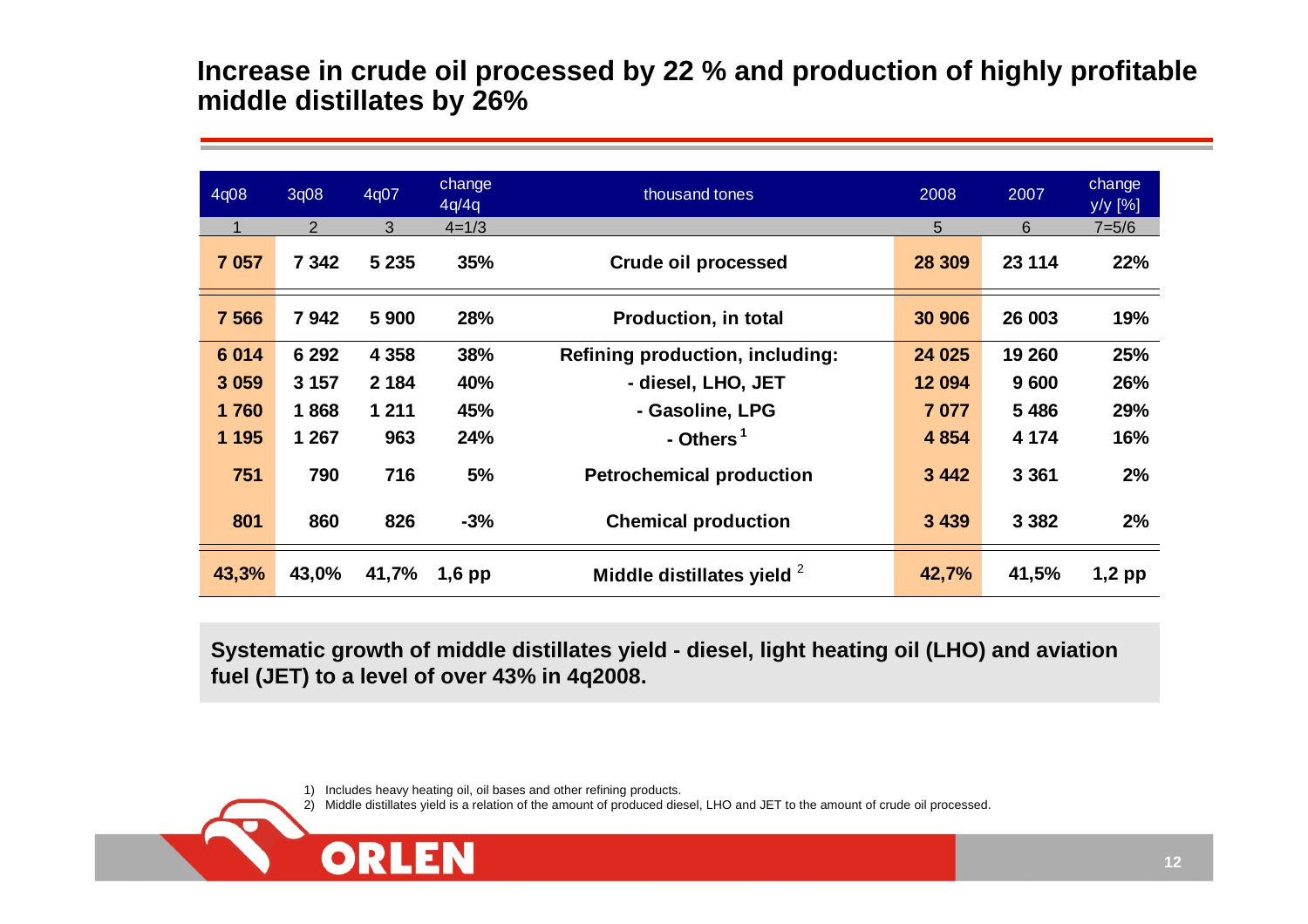### **Negative effect of crude oil price change and macro exceeds improvement of operating activity in 2008**



Reported EBIT in 2008 was under the strong influence of changes in crude oil prices through inventories valuation and costs of energy raw materials used in the production **process.**

> Inventories valuation effect: PKN PLN (-) 1770 m, MN PLN (-) 821 m, Unipetrol PLN (-) 383 m. Macroeconomic effect: exchange rates PLN (-) 1844 m, cracks PLN + 1182 m, differential PLN (-) 333 m. One-off events: relates to shutdowns in PK N ORLE N, Unipetrol and M N Others: other positions (see next slides); result of seg ment, other activities and non-attributable, consolidating corrections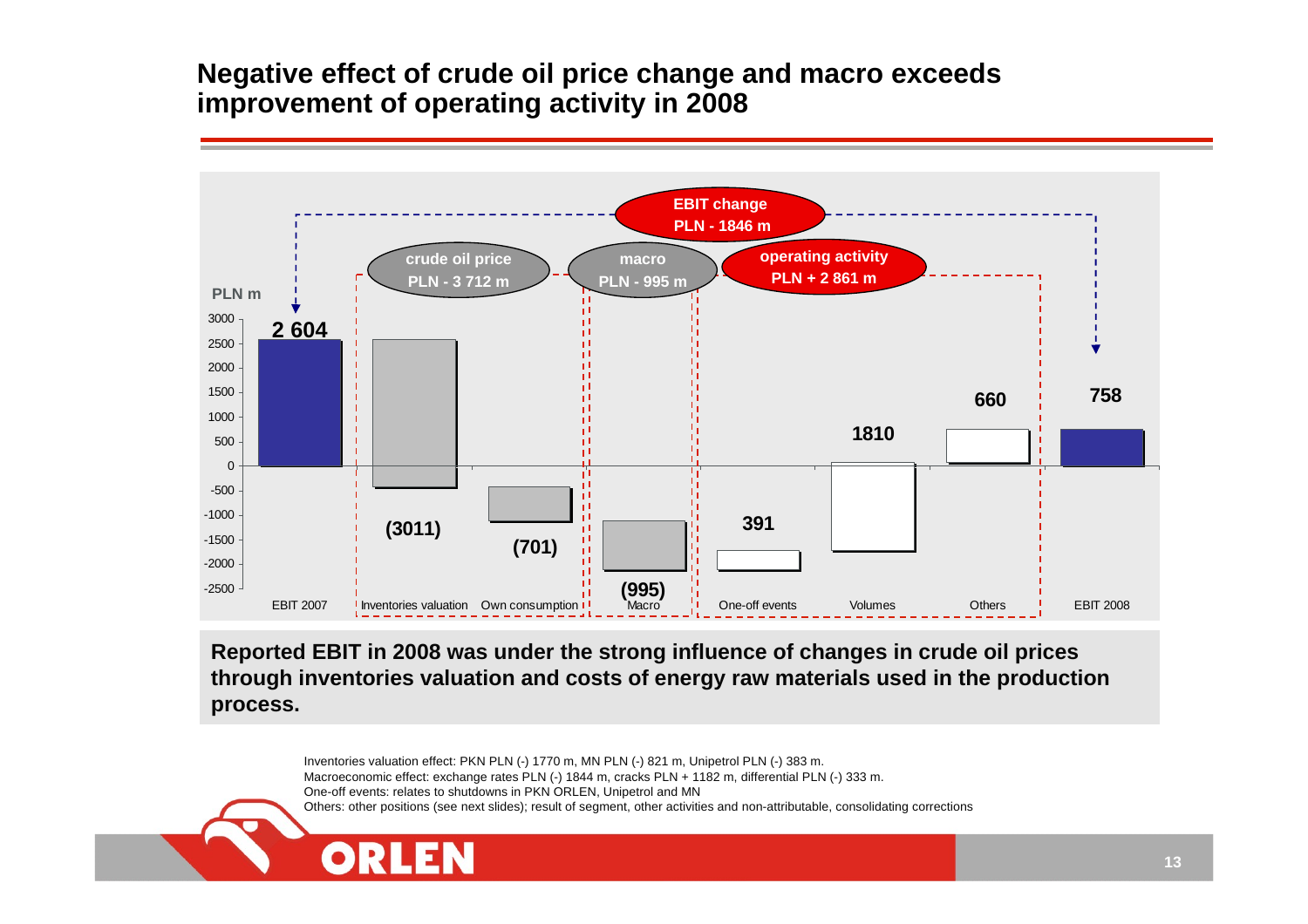### **Refining segment Significant growth of volumes in unfavorable macro conditions**



**High sales dynamics mainly due to higher sales in Mazeikiu Nafta. Positive effects of active trading policy were partially balanced by negative impact of Czech Koruna and Polish zloty appreciation against USD.** 

Inventory valuation effect: PKN ORLEN PLN (-) 1726 m, MN PLN (-) 821 m, Unipetrol PLN (-) 270 m.

Macroeconomic effect: exchange rates PLN (-) 1400 m, cracks PLN +1355 m, differential PLN (-) 333 m.

One-off events: maintenance shutdown of VDU unit at MN PLN 177 m in 2007; breakdown of PERN pipeline – logistic problems in PKN ORLEN PLN 70 m in 2007.

Others: revaluation write-down of provision on CO2 emission rights in MN PLN 63 m in 2007.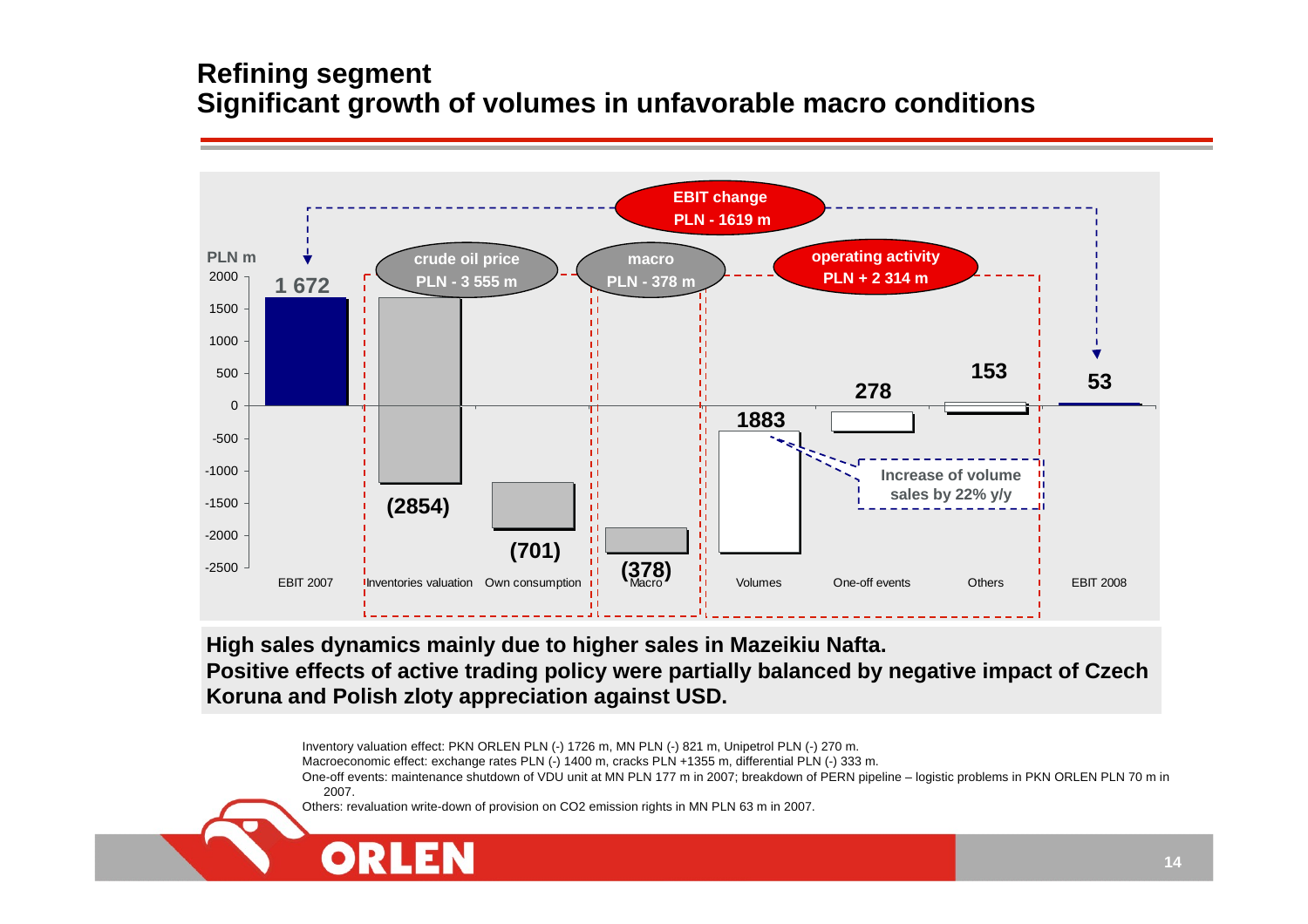### **Retail segment Effect of increase in volumes of fuels and non-fuel sales**



**In 2008 high dynamics of fuel sales was noted, mainly due to high growth of sales in PKN ORLEN (12%) and in ORLEN Deutschland (18%).**

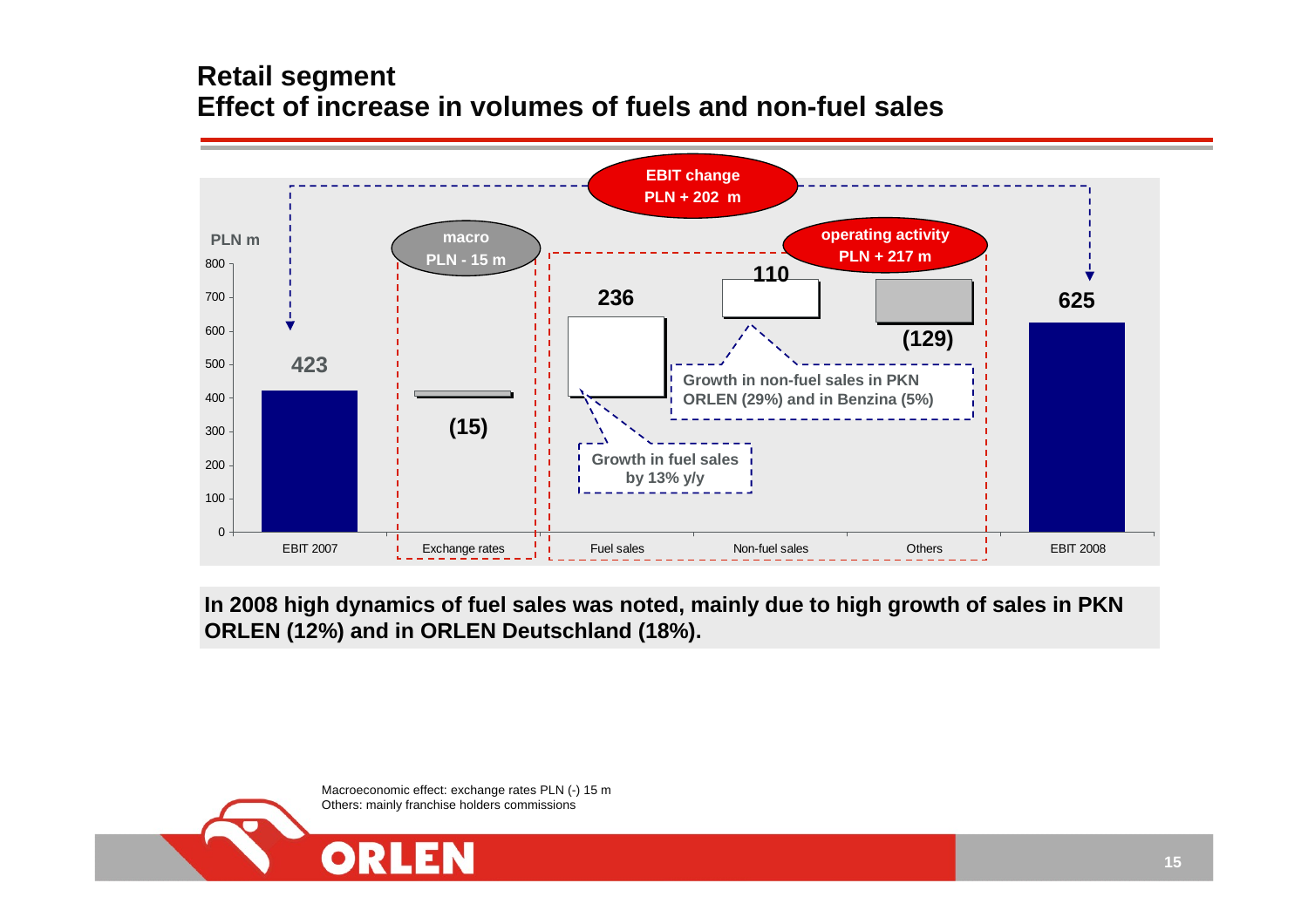### **Petrochemical segment Negative macro effect and decrease of volumes**



**In 2008 operating result under the strong impact of macro, as well as dropping volumes in 4q2008.**

Macroeconomic effect: exchange rates PLN (-) 336 m, cracks PLN (-) 412 m.

One-off events: maintenance shutdown of Olefins unit at Unipetrol PLN 327 <sup>m</sup> in 2007; maintenance shutdown at Olefins unit in PLN ORLEN PLN 150 m; breakdown of POX unit in Unipetrol PLN 64 m in 2008.

Others: revaluation write-down in Kaucuk PLN 123 m in 2007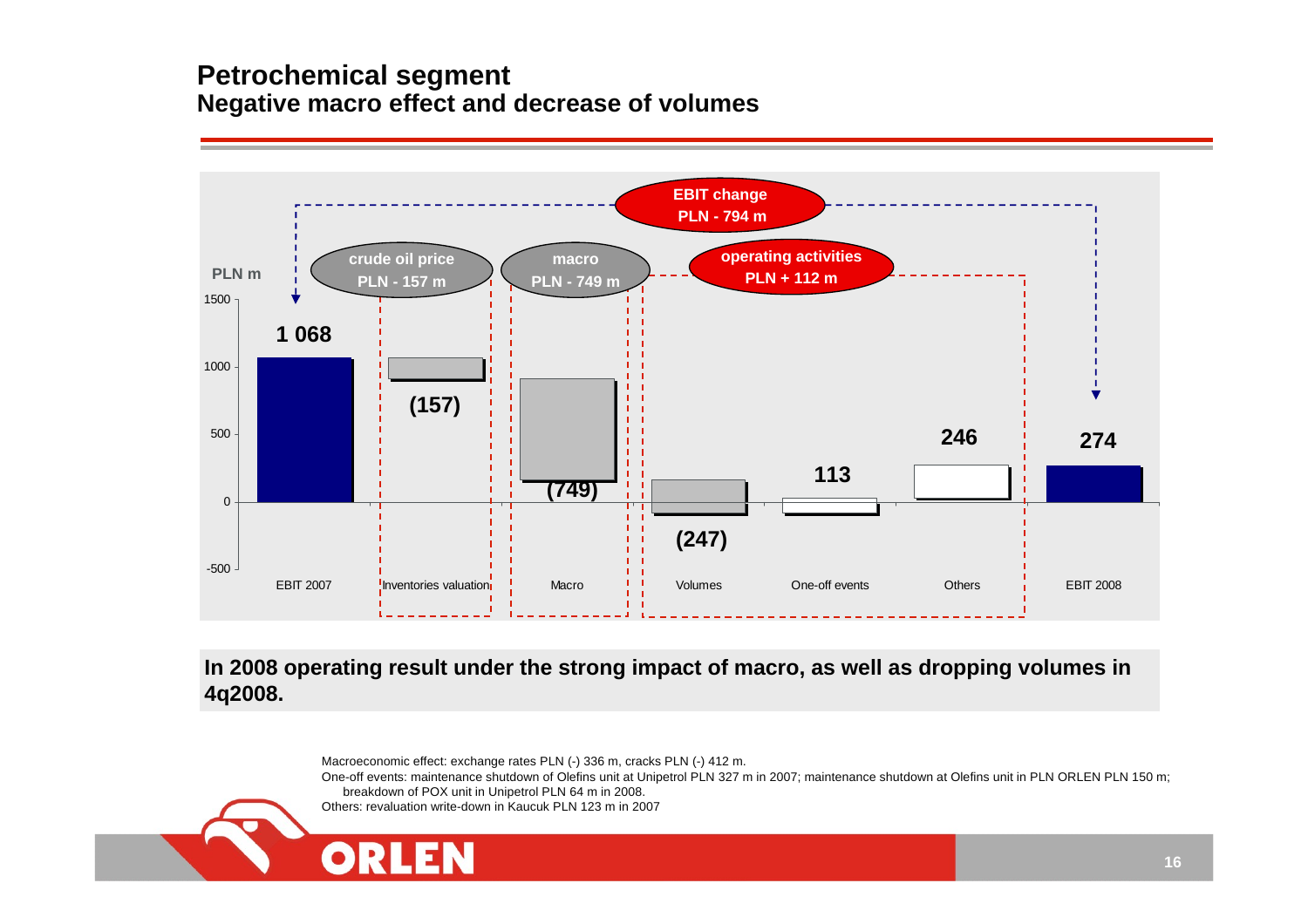### **Chemical segment Margins on fertilizers the main factor for growth in 2008**



**Advantageous influence of margins on segment result in 2008 was balanced out opposite impact of exchange rate and lower volumes.**

> Macroeconomic effect: exchange rates PLN (-) 93 m, margins PLN + 239 m. Others: cost reductions due to reducing of production in 4q2008.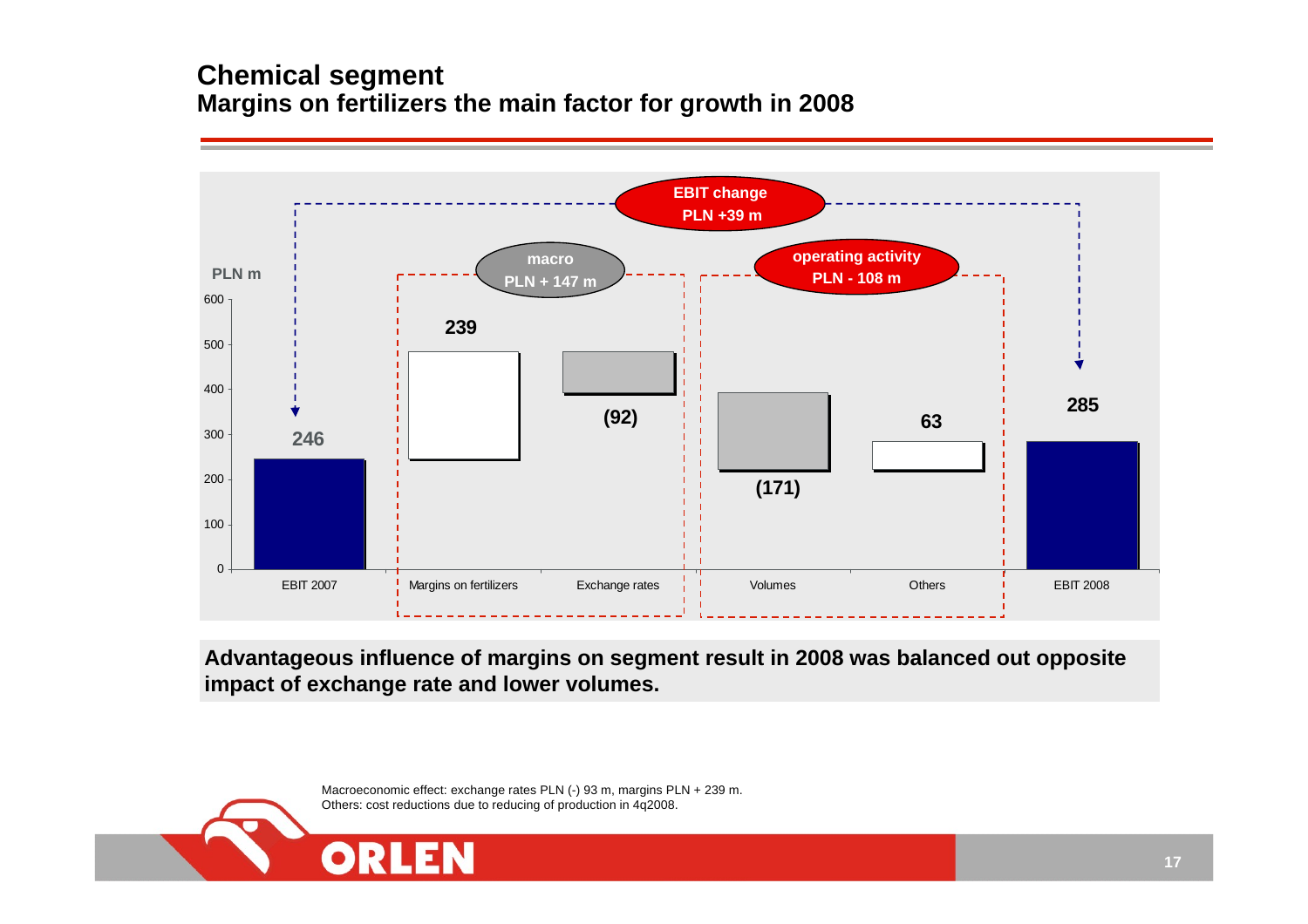**Summary of financial results for 2008**

**Strategy implementation in 2009**

**Supporting slides**

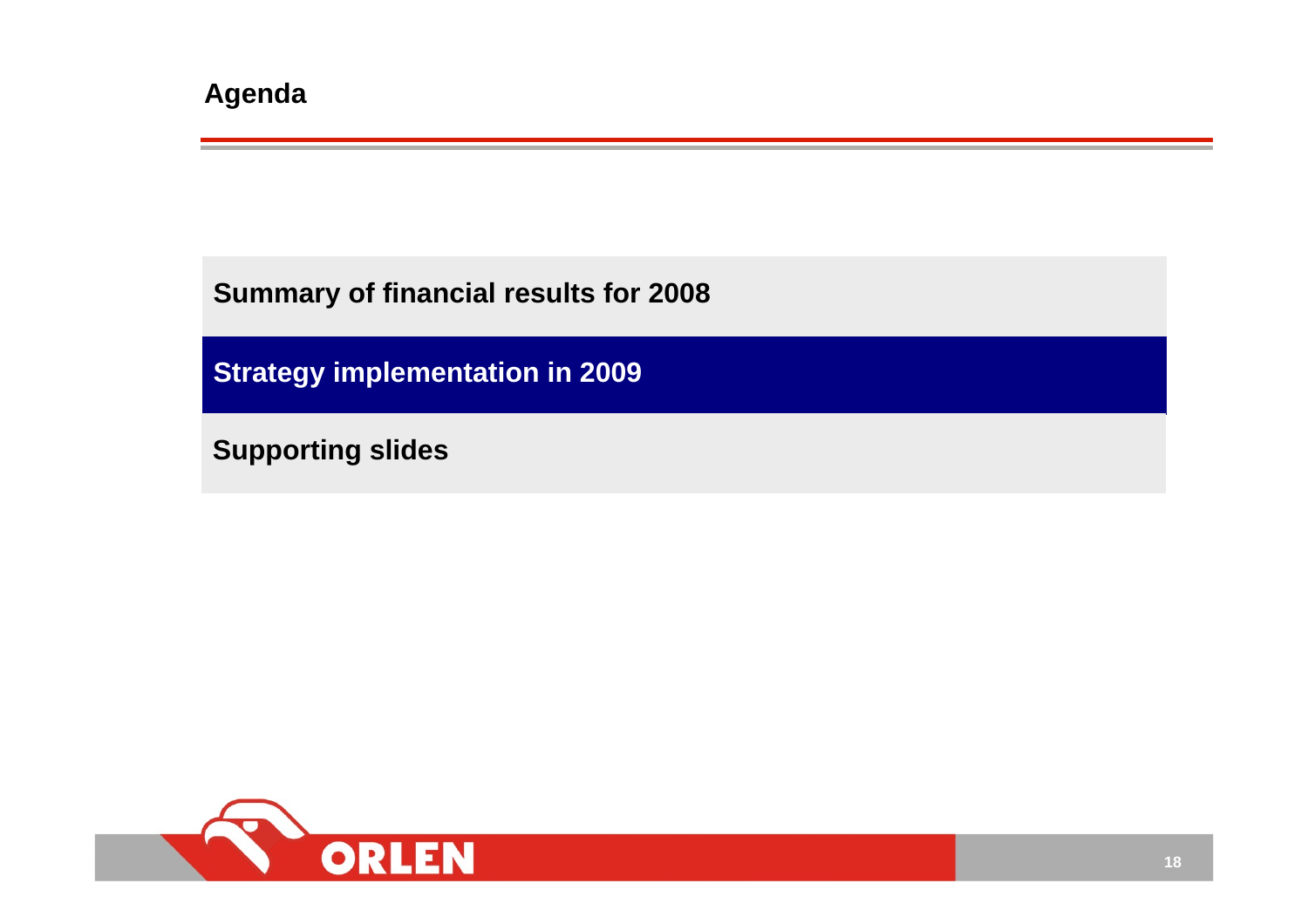#### **Investment projects in 2009 - strategy realisation Concentration on core business**

| <b>Segment</b>        | <b>Planned actions</b>                                                                                                                                                                                                                                                                                                                                                 | <b>Expected effects</b>                                                                                                                                                                                                                                                                                                                                  |
|-----------------------|------------------------------------------------------------------------------------------------------------------------------------------------------------------------------------------------------------------------------------------------------------------------------------------------------------------------------------------------------------------------|----------------------------------------------------------------------------------------------------------------------------------------------------------------------------------------------------------------------------------------------------------------------------------------------------------------------------------------------------------|
| <b>Refining</b>       | • Closing of installation of the main facilities for<br>Diesel Hydrodesulphurisation Unit VII and<br><b>Hydrogen Plant II (Plock)</b><br>• Exchange of the second reactor at the Diesel<br>Hydrodesulphurisation Unit in Mazeikiu Nafta                                                                                                                                | • Start up of installation allowing for effective<br>production of middle distillates in 2009.<br>Increase of middle distillates yields to 47%.<br>• Increase in efficiency of production of fuels<br>meeting EU 2009 quality standards in Mazeikiu<br>Nafta.                                                                                            |
| <b>Retail</b>         | • Continuation of modernization and optimization<br>process in the fuel stations network<br>• Development of non-fuel offer.<br>• Improvement of cost efficiency.                                                                                                                                                                                                      | . Improvement of volume sales per station ratio<br>• Further growth in non-fuel margin<br>• Lowering of station costs and marketing costs                                                                                                                                                                                                                |
| <b>Petrochemicals</b> | • Building of Paraxylene Unit (PX) (ground<br>equipment and installation of rectification<br>columns) and continuation of investment<br>connected with Purified Terephtalic Acid Unit<br>(PTA)<br>• New butadiene unit in Unipetrol<br>• Modernization and development of chemical<br>units.<br>• Building of propylene fractionation unit in<br><b>Mazeikiu Nafta</b> | • Realization according to schedule the next<br>stage of the project aiming at starting up in<br>2010 of unit with 400 kt/y paraxylene<br>production capacity and unit with 600 kt/y PTA<br>production capacity.<br>• Starting up of butadiene unit with 120 kt/y<br>production capacity.<br>. Maintaining of Anwil as an attractive assets for<br>sale. |

**ORLEN**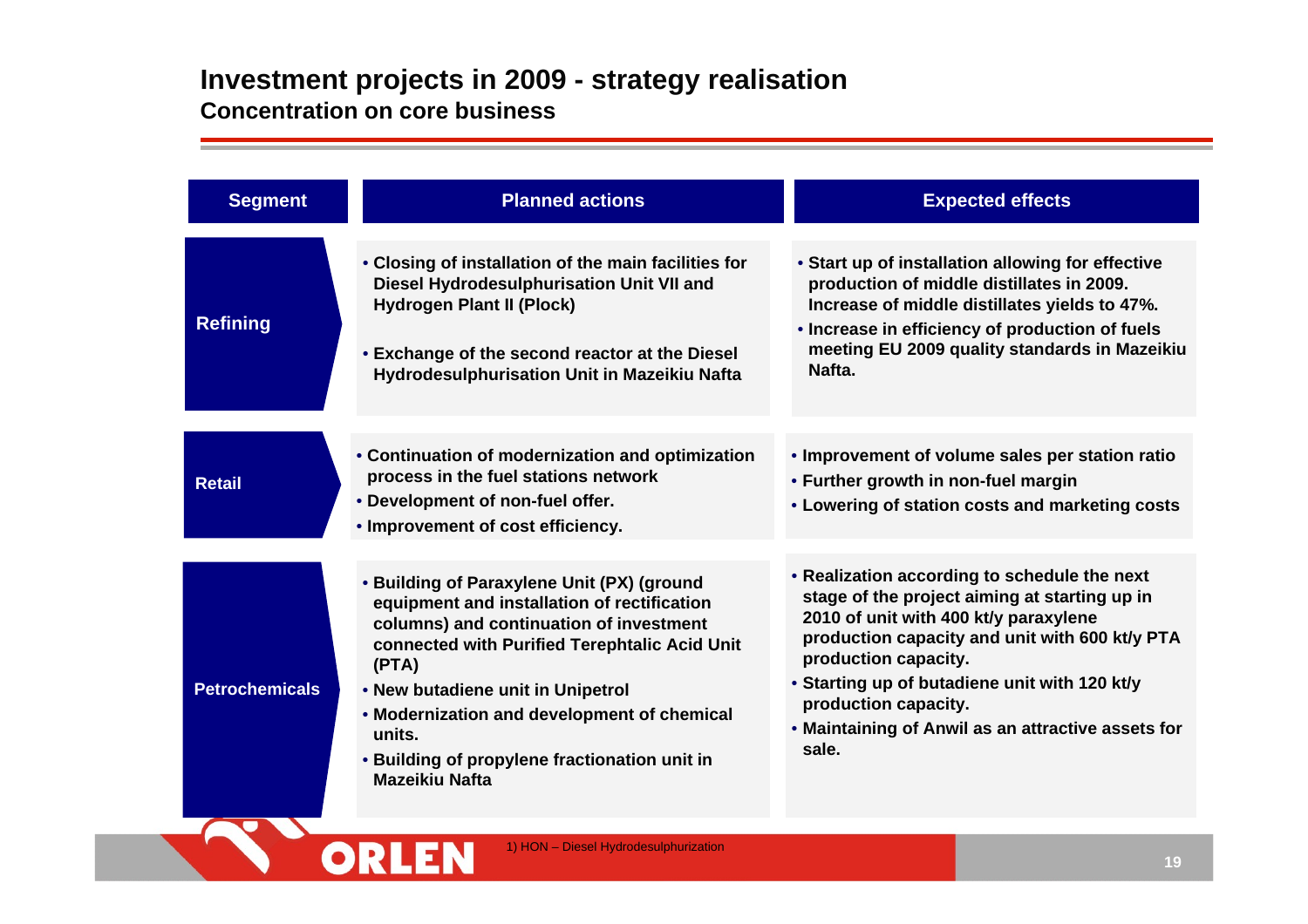### **Operations in 2009 are consistent realization of assumptions of announced strategy**



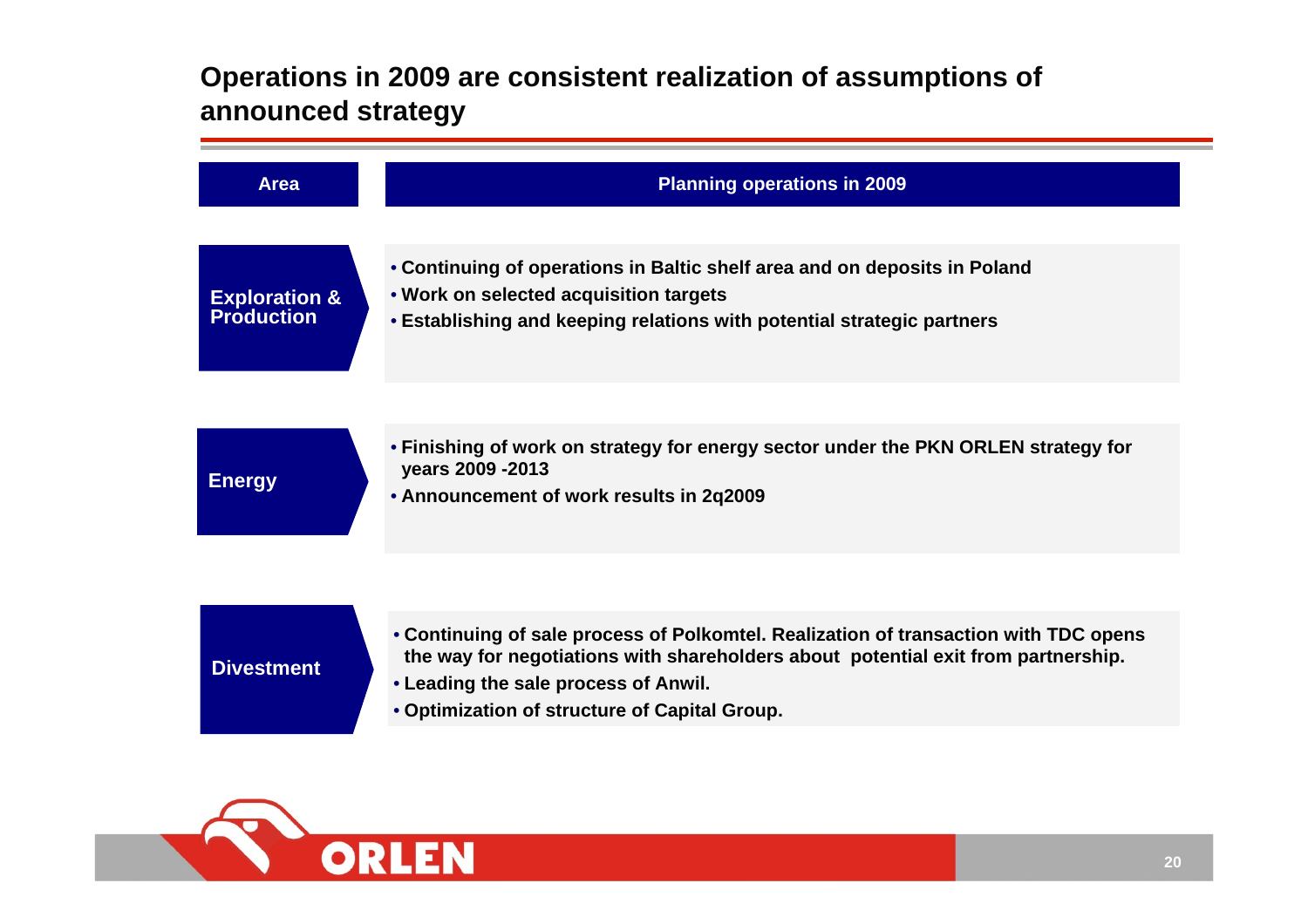## **We are achieving a position to further dynamic development**

**ORLEN** 

| <b>Area</b>                    | <b>Planning operations in 2009</b>                                                                                                                                                                                                                                                                                                                                                                                                                                               |
|--------------------------------|----------------------------------------------------------------------------------------------------------------------------------------------------------------------------------------------------------------------------------------------------------------------------------------------------------------------------------------------------------------------------------------------------------------------------------------------------------------------------------|
|                                | . The process was started in second half of 2008 for the purpose of reaching the best<br>ratios in efficiency area                                                                                                                                                                                                                                                                                                                                                               |
|                                | • Precisely defined targets in strategy approved at the end of November 2008                                                                                                                                                                                                                                                                                                                                                                                                     |
|                                | • Impact of efficiency improvement on increase of EBITDA to 2013 in the level of<br><b>PLN 1,3 bl</b>                                                                                                                                                                                                                                                                                                                                                                            |
|                                | • Intensity of recession accelerates planned activities. First effects are already visible in<br>2008                                                                                                                                                                                                                                                                                                                                                                            |
| <b>Operating</b><br>efficiency | • Operations directed to:<br>• Continuing and starting investments with the highest return on interest rate<br>• Limitation of operating costs<br>• Improvement of sales efficiency<br>• Release of funds engaged in working capital<br>• Release of synergies within Company<br>• Optimization of the structure of Company managing to increase speed and<br>efficiency of operations<br>• In 2009 we are preparing for different scenarios and we will be reacting dynamically |
|                                | keeping in mind long-term increase of Company value                                                                                                                                                                                                                                                                                                                                                                                                                              |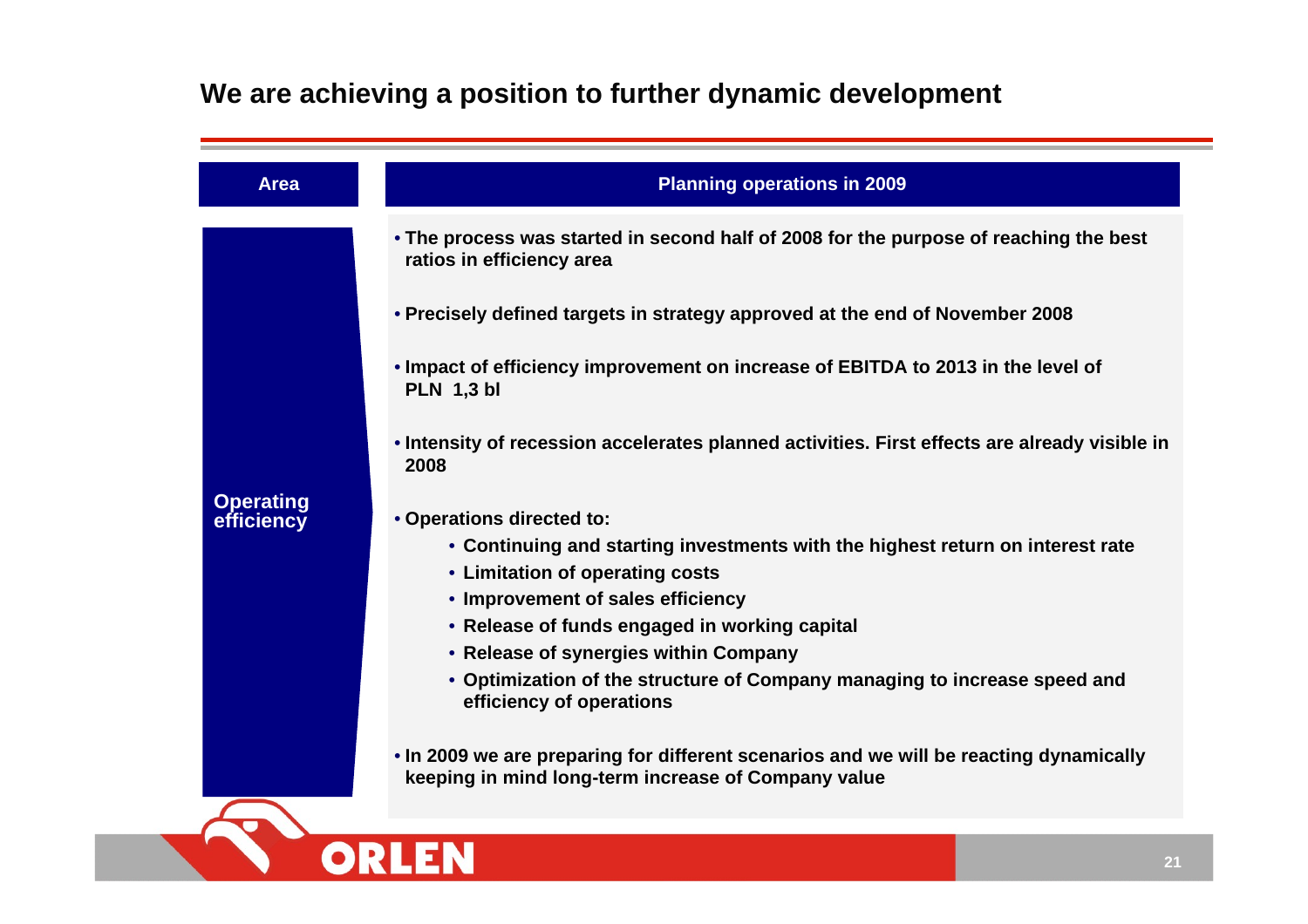

# **Thank You for Your attention**

**For more inf ormation on PKN ORLEN, please contact Investor R elations Department: telephone: + 48 24 365 33 90 fax+ 48 24 365 56 88e-mail: ir@orlen.pl w w w.orlen.pl**

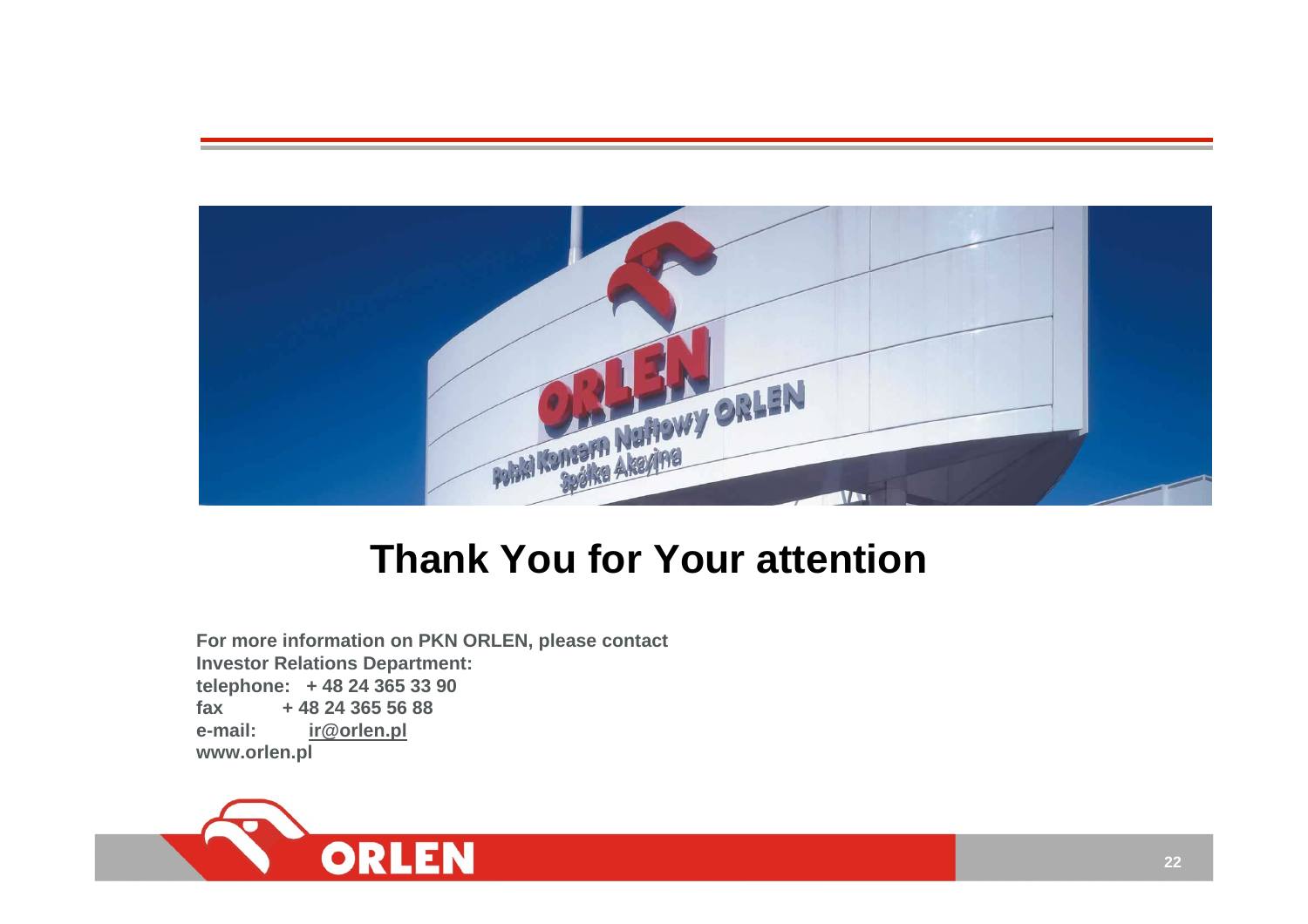**Summary of financial results for 2008**

**Strategy implementation in 2009**

**Supporting slides**

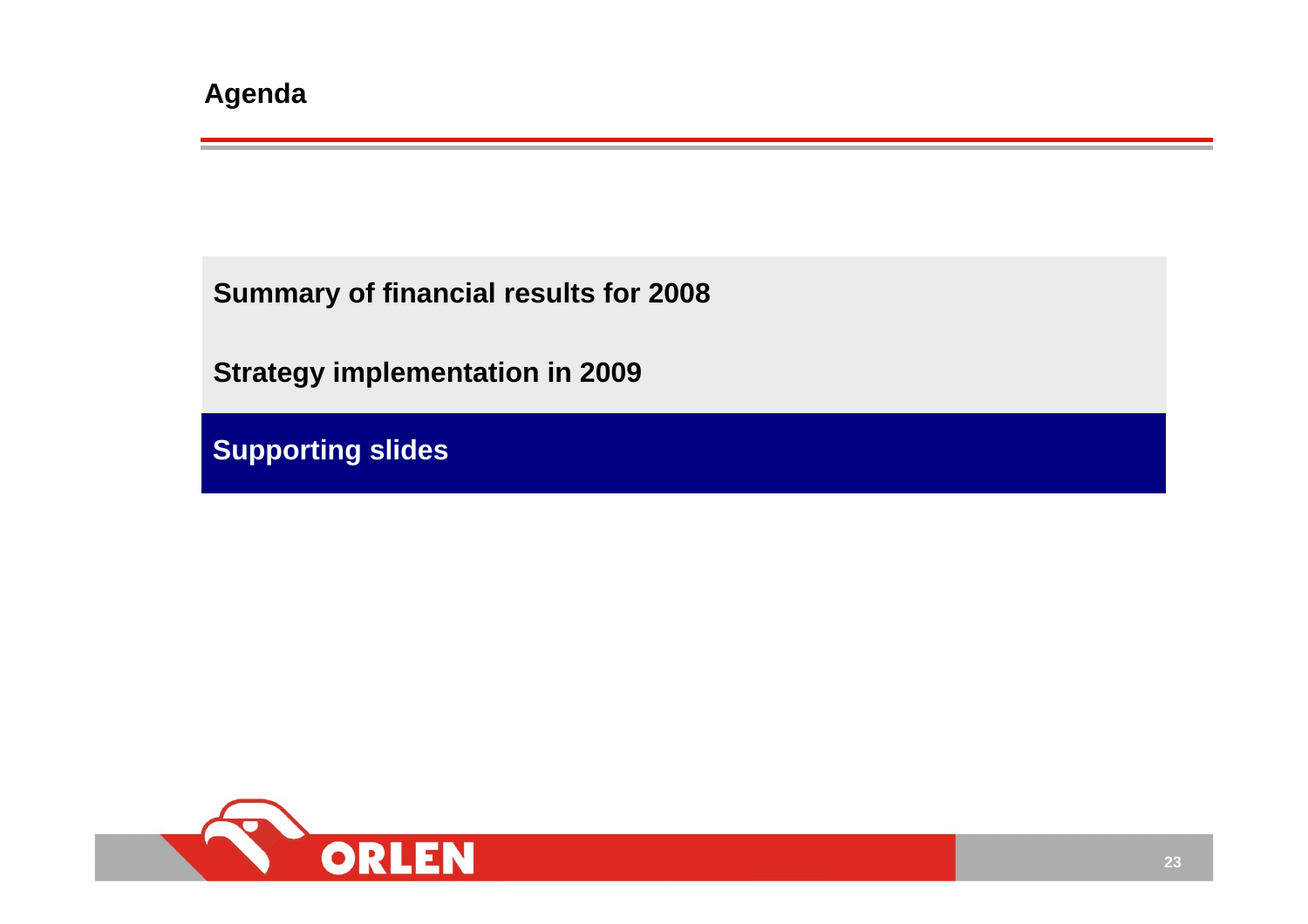### **Increase of efficiency of the Company by PLN 1 bn in 4q2008**



**Inventory valuation negatively affected reported EBIT in 4 quarter 2008 in the historically lowest value .**

Inventory valuation effect: PLN (-) 2137 m, MN PLN (-) 736, Unipetrol PLN (-) 338 m. Macroeconomic effect: exchange rate PLN +177 m, margin PLN (-) 61 m, differential PLN (-) 205 m. One-off events: refers to maintenance shutdowns at P K N ORLEN, Unipetrol and MN. Others: result on the other activity, result of the seg ment Other Activities and Non-attributable; consolidation corrections.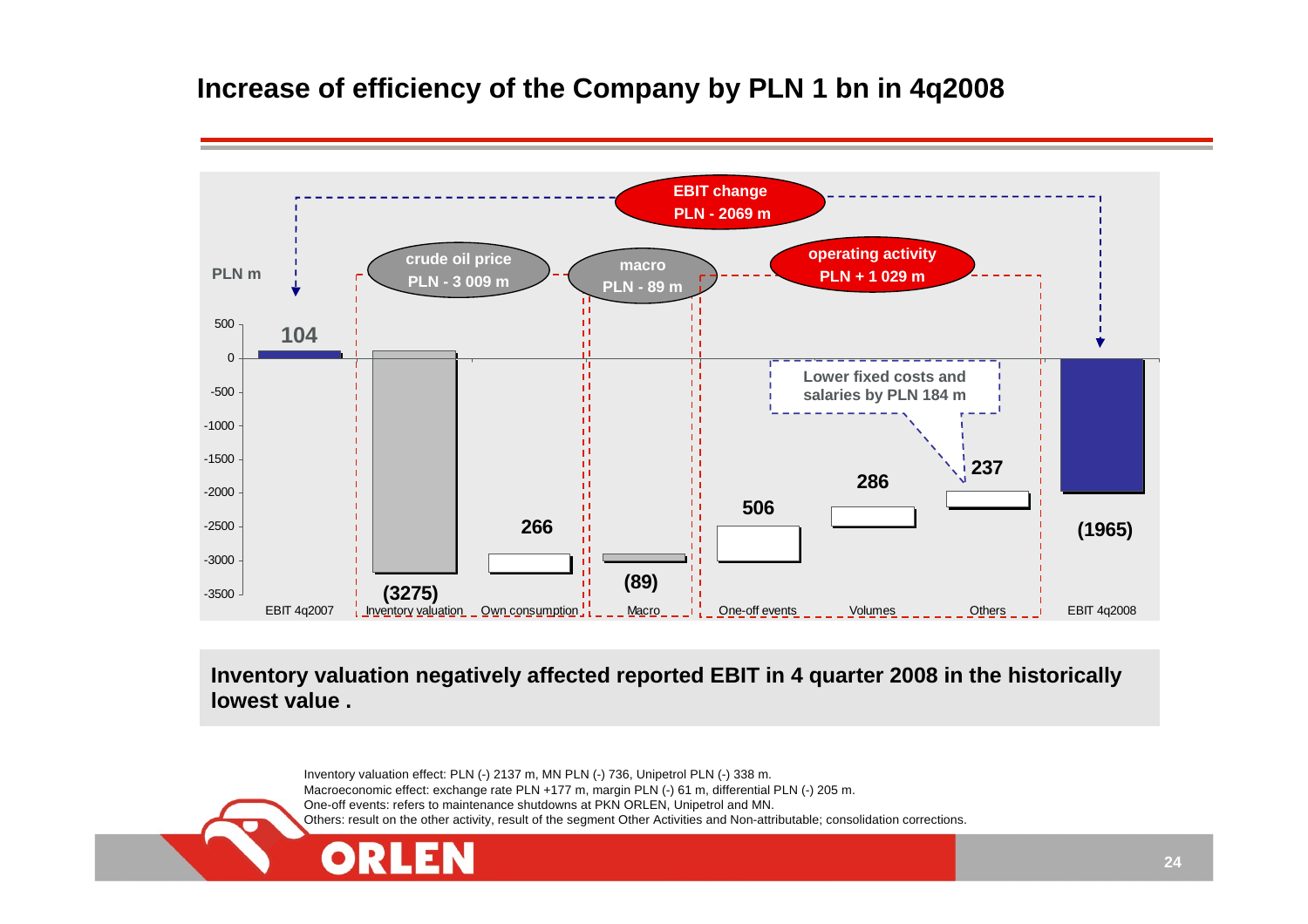#### **Refining segment High level of impact of inventories valuation in 4q2008 connected mainly with refining segment.**



**High dynamic sales of refining products in 4 quarter 2008 is mainly an effect of higher sales at Mazeikiu Nafta connected with restoring full production capacities of the refinery.** 

> Inventories valuation effect: PKN ORLEN PLN (-) 2137 m, MN PLN (-) 736 m, PLN (-) 338 m Macro: exchange rate PLN 161 m, cracks PLN 41 m, differential PLN (-) 205 m. One-off events: VDU maintenance in MN PLN 177 m in 2007, PERN pipeline breakdown – logistic problems of PKN ORLEN PLN 70 m in 2007, Unipetrol maintenance shutdown of the refinery in Litvinov in 2007 PLN 35 m.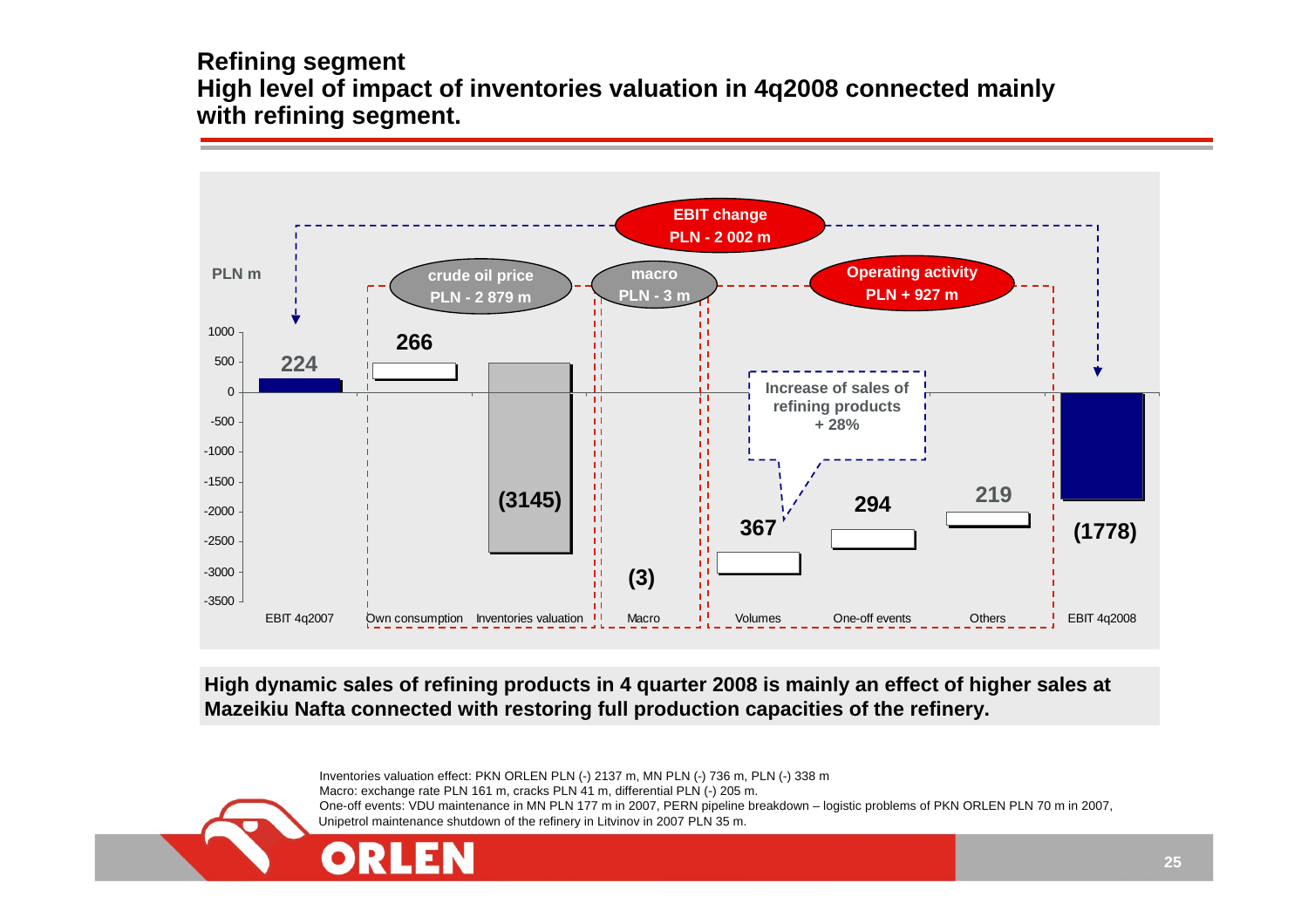#### **Retail segment The result in retail segment in 4q2008 is higher by over PLN 100 m due to, among others, increase of volumes and non-fuel margins.**



**High dynamic of fuels volume sales in 4 quarter 2008 is mainly an effect of increased sales in PKN ORLEN (12%) and ORLEN Deutschland (16%).**

**Non-fuel products sales reached high growth due to increase of sales in shops and catering in all companies in Capital Group (mainly in PKN ORLEN 29% and in Benzina 4%).**

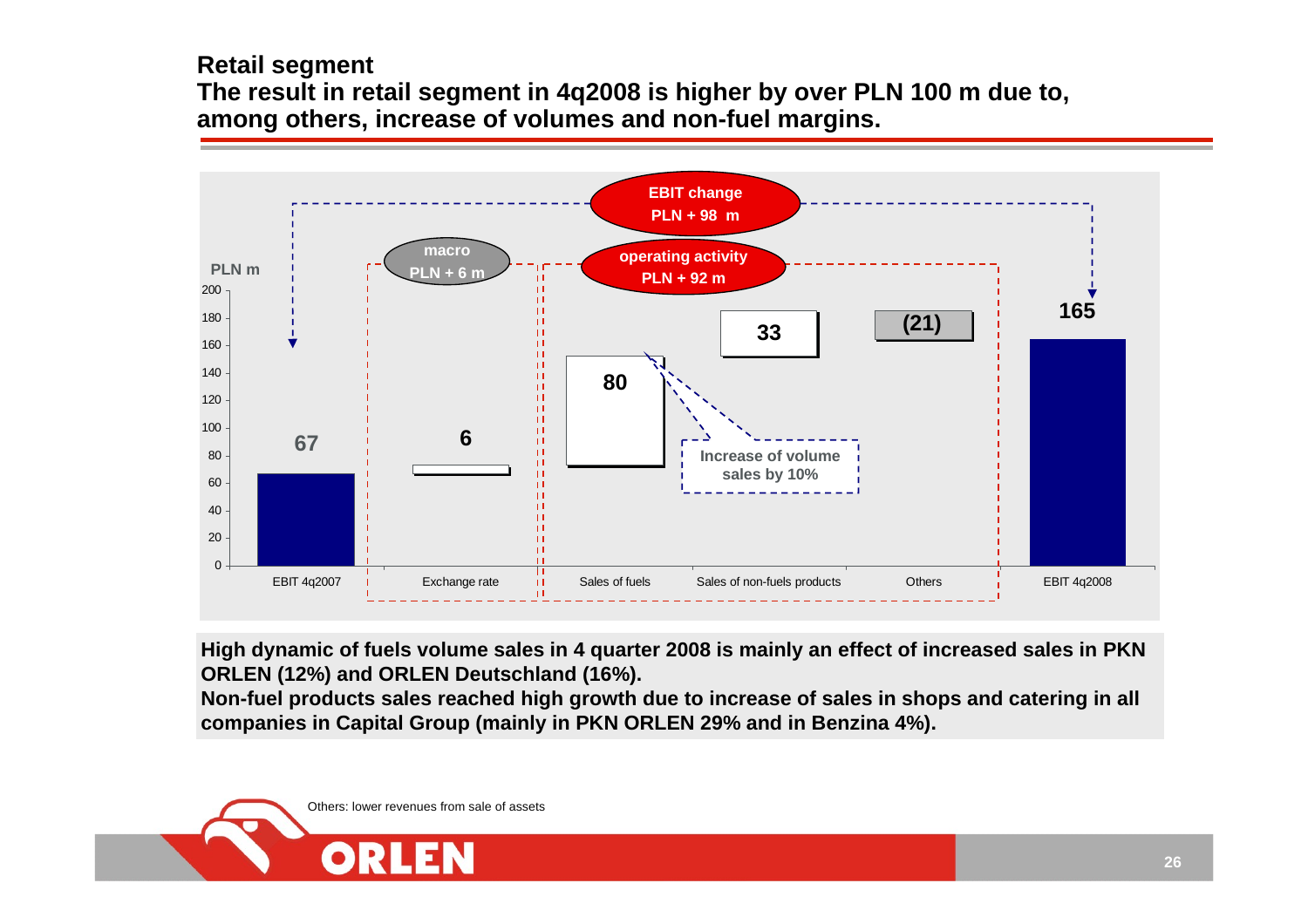### **Petrochemical segment Visible influence of global economic slowdown**



#### **The result of the segment in 4q2008 under pressure from macro and lower volumes.**

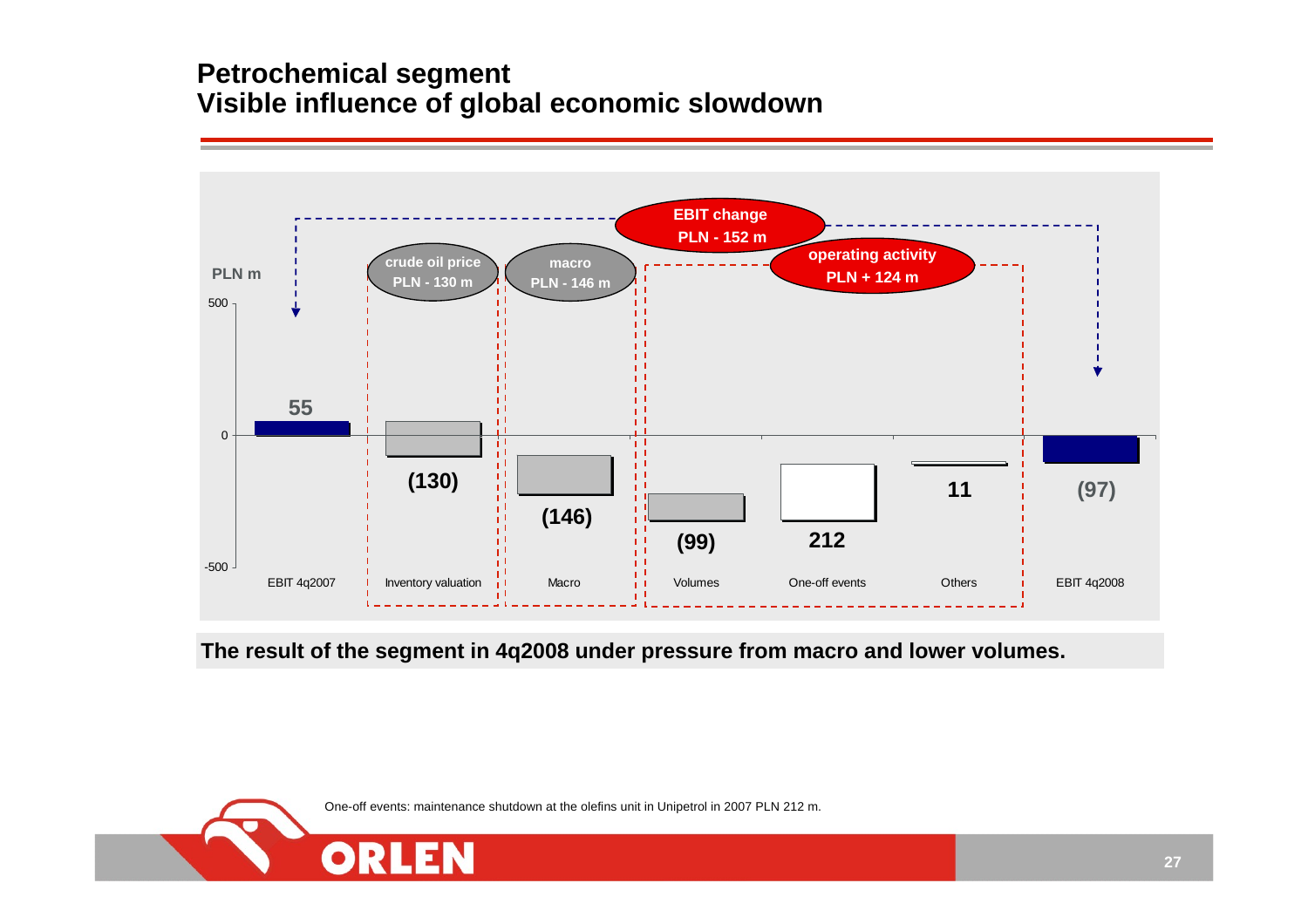#### **Chemical segment The effect of better margins on fertilizers in chemical segment was exceeded by impact of lower volumes**



**Model chemical margin at the highest level for the last two years.**

Others: costs reductions due to production limits in 4q2008.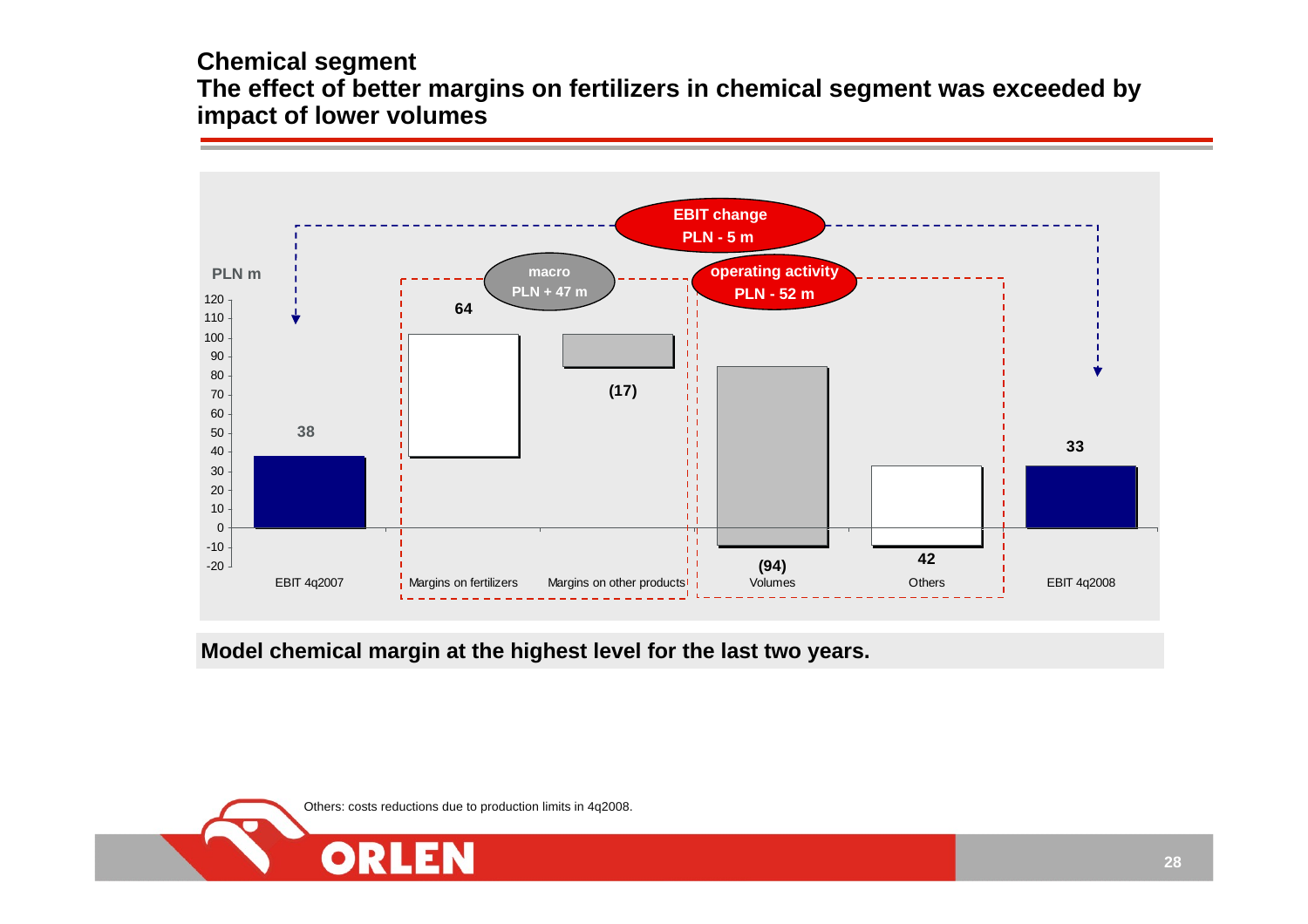### **PKN ORLEN Group results breakdown by key companies in 4q2008**

| IFRS, PLN m                            | <b>PKN ORLEN</b><br>(unconsolidated) | <b>Unipetrol</b> | Mazeikiu<br><b>Nafta</b> | <b>Others</b>  | Consolidation<br>excludings | <b>PKN ORLEN</b><br><b>Group 4q2008</b> | <b>PKN ORLEN</b><br>Group<br>4q2007 |
|----------------------------------------|--------------------------------------|------------------|--------------------------|----------------|-----------------------------|-----------------------------------------|-------------------------------------|
|                                        |                                      | 2                | 3                        | $\overline{4}$ | 5                           | 6                                       | 6                                   |
| <b>Revenues</b>                        | 11 013                               | 2968             | 3691                     | 5818           | $-7041$                     | 16 449                                  | 16 902                              |
| <b>EBITDA</b>                          | $-946$                               | $-29$            | $-384$                   | 73             | 11                          | $-1275$                                 | 730                                 |
| <b>Depreciation &amp; amortisation</b> | 255                                  | 172              | 140                      | 118            | 5                           | 690                                     | 626                                 |
| <b>EBIT</b>                            | $-1201$                              | $-201$           | $-524$                   | $-45$          | 6                           | $-1965$                                 | 104                                 |
| <b>Financial revenues</b>              | $-64$                                | 14               | 40 <sub>1</sub>          | 44             | 247                         | 281                                     | 703                                 |
| Financial net costs <sup>2</sup>       | $-1799$                              | $-321$           | $-228$                   | 379            | 34                          | $-1935$                                 | $-2261$                             |
| Net profit                             | $-2509$                              | $-187$           | $-633$                   | $-129$         | 341                         | $-3117$                                 | 588                                 |
| Net profit ex. minority sharehold.     | $-2509$                              | $-187$           | $-633$                   | $-156$         | 438                         | $-3047$                                 | 634                                 |
| LIFO adjustment $3$                    | 1748                                 | 227              | 683                      | 55             |                             | 2713                                    | $-563$                              |

1) Consolidation excludes PLN (-) 7 041 m, includes ca. PLN (-) 3 338 m due to crude oil sales to Mazeikiu Nafta and Unipetrol

2) Net financial revenues and costs in 4Q2008 includes PLN  $\overrightarrow{()}$  1 486 m from negative FX rate effect gains.

ORL

EN

3) Calculated as a difference between operational profit based on LIFO and operational profit based on weighted average.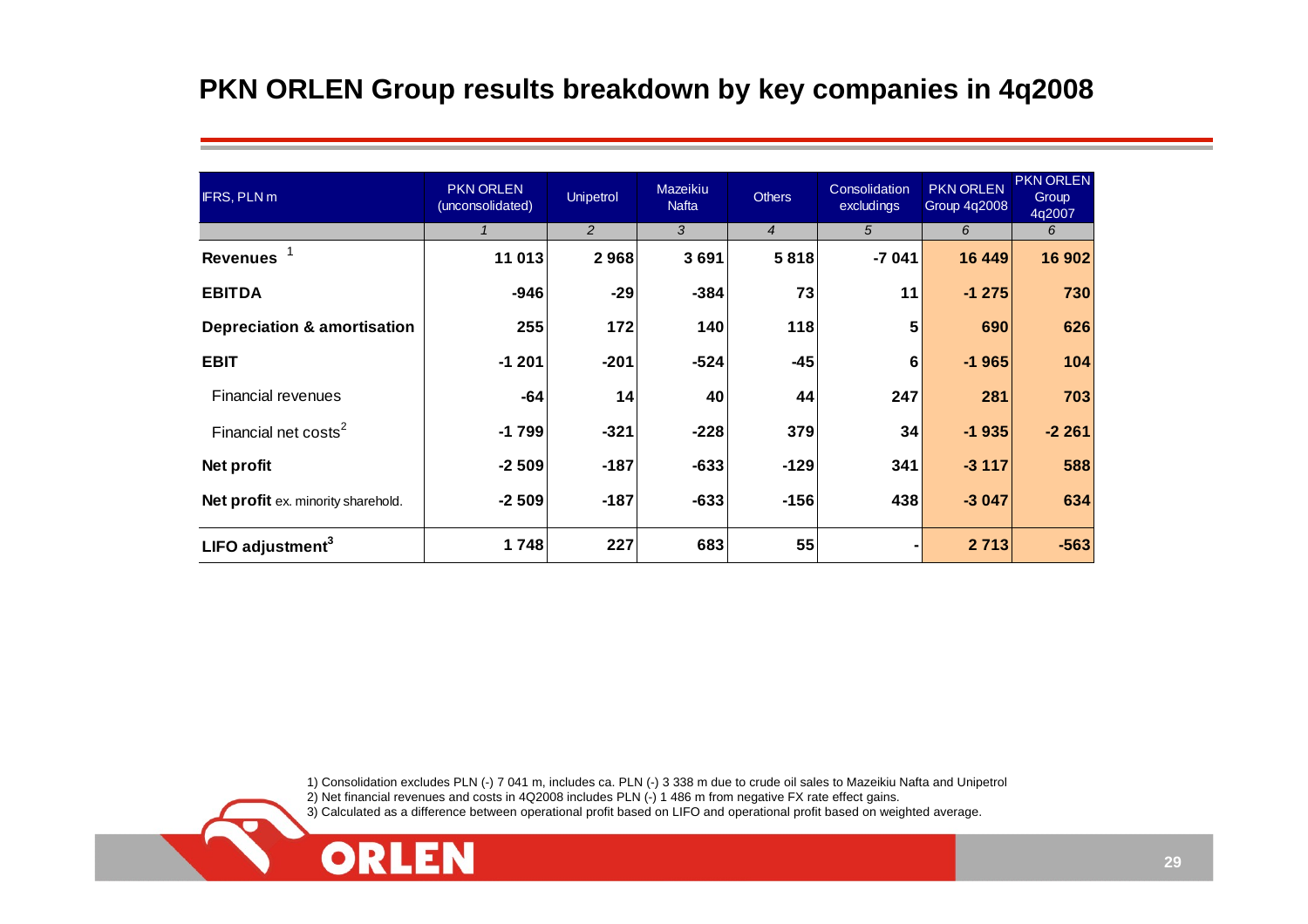## **PKN ORLEN Group EBIT by segments in 4q2008**

| IFRS, PLN m                   | <b>PKN ORLEN</b><br>(unconsolidated) | Unipetrol      | Mazeikiu Nafta | Others          | <b>PKN ORLEN</b><br><b>Group 4q2008</b> | <b>PKN ORLEN</b><br><b>Group 4q2007</b> | change y/y %   |
|-------------------------------|--------------------------------------|----------------|----------------|-----------------|-----------------------------------------|-----------------------------------------|----------------|
|                               | $\mathbf{1}$                         | $\overline{2}$ | $\mathbf{3}$   | $\overline{4}$  | 5 <sup>5</sup>                          | 5 <sup>5</sup>                          | 5 <sup>5</sup> |
| EBIT, of which:               | $-1201$                              | $-201$         | $-524$         | $-39$           | $-1965$                                 | 104                                     |                |
| Refining <sup>1</sup>         | $-1170$                              | $-137$         | $-473$         | $\mathbf{2}$    | $-1778$                                 | 224                                     |                |
| Retail                        | 153                                  | $6\phantom{1}$ | 1              | 5               | 165                                     | 67                                      | 146%           |
| <b>Petrochemicals</b>         | 71                                   | $-70$          | ۰.             | $-98$           | $-97$                                   | 55                                      |                |
| <b>Chemicals</b>              | $\blacksquare$                       | $\bf{0}$       | $\blacksquare$ | 33              | 33                                      | 38                                      | $-13%$         |
| Others <sup>2</sup>           | 72                                   | $\mathbf 0$    | $-52$          | 13              | 33                                      | $-46$                                   |                |
| Non-attributable <sup>3</sup> | $-327$                               | $\bf{0}$       | ٠              | $6\phantom{1}6$ | $-321$                                  | $-234$                                  |                |

1) Production, wholesale and logistics.

EN

ORL

2) Departments responsible for media, PK N O RLEN's social activities, subsidiary services.

3) The corporate center of PK N O RLE N and subsidiaries not mentioned in other seg ments.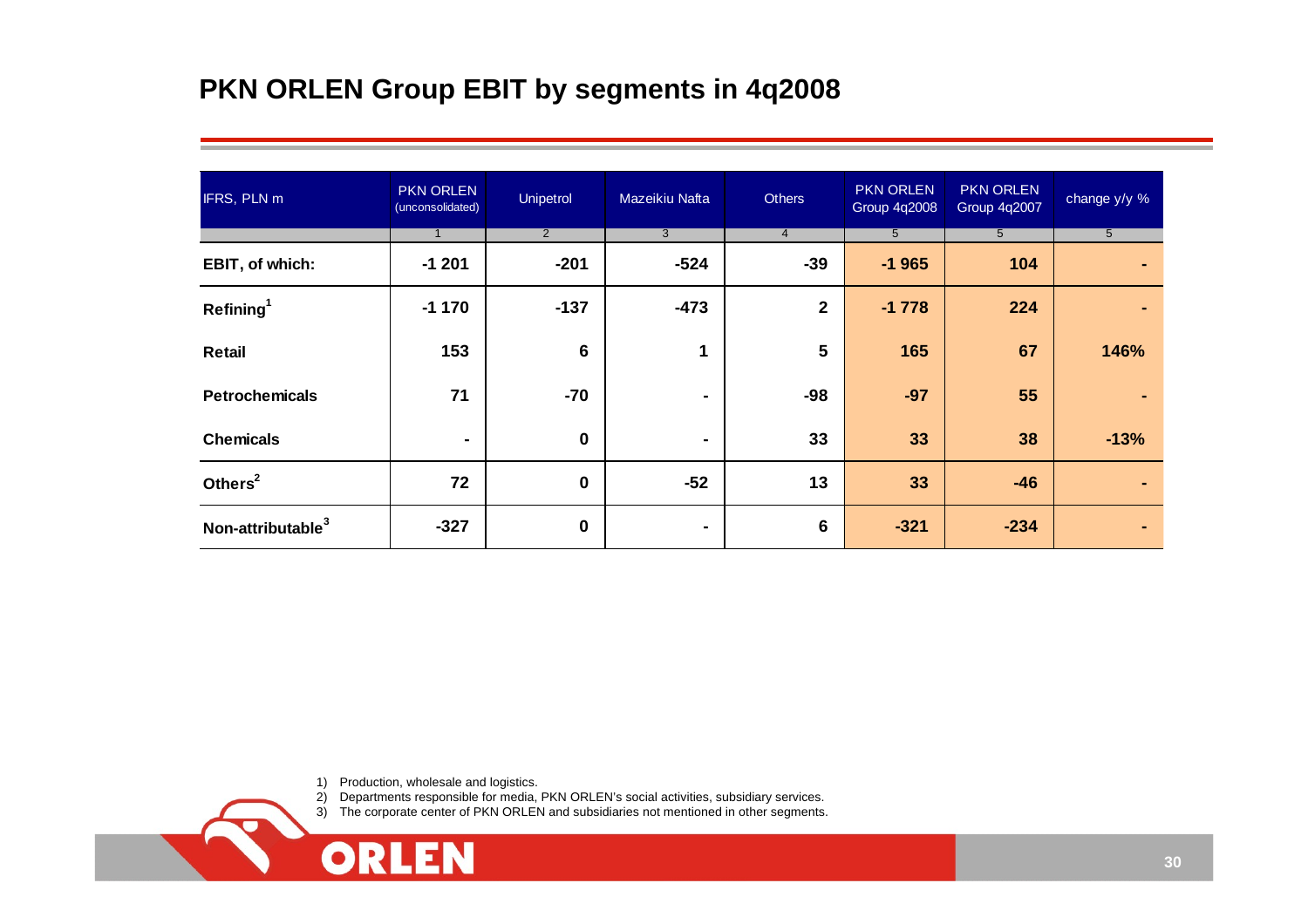### **PKN ORLEN Group results breakdown by key companies in 2008**

| <b>IFRS, PLN m</b>                     | <b>PKN ORLEN</b><br>(unconsolidated) | <b>Unipetrol</b> | Mazeikiu<br><b>Nafta</b> | <b>Others</b>  | Consolidation<br>excludings | <b>PKN ORLEN</b><br>Group 2008 | <b>PKN ORLEN</b><br>Group 2007 |
|----------------------------------------|--------------------------------------|------------------|--------------------------|----------------|-----------------------------|--------------------------------|--------------------------------|
|                                        |                                      | 2                | 3                        | $\overline{4}$ | 5                           | 6                              | 6                              |
| <b>Revenues</b>                        | 57 227                               | 13848            | 17942                    | 29 247         | $-38729$                    | 79 535                         | 63 793                         |
| <b>EBITDA</b>                          | 1581                                 | 632              | 44                       | 978            | 14                          | 3 2 4 9                        | 5 0 3 5                        |
| <b>Depreciation &amp; amortisation</b> | 948                                  | 623              | 473                      | 447            | 0                           | 2 4 9 1                        | 2 4 3 1                        |
| <b>EBIT</b>                            | 633                                  | 9                | $-429$                   | 519            | 26                          | 758                            | 2 604                          |
| <b>Financial revenues</b>              | 1 1 7 2                              | 67               | 52                       | 116            | $-704$                      | 703                            | 1 190                          |
| Financial costs <sup>2</sup>           | $-2225$                              | $-190$           | $-156$                   | $-201$         | 511                         | $-2261$                        | $-1050$                        |
| Net profit                             | $-242$                               | $-90$            | $-623$                   | 359            | $-36$                       | $-632$                         | 2 4 8 0                        |
| Net profit ex. minority<br>sharehold.  | $-242$                               | $-90$            | $-623$                   | 326            | $-30$                       | $-659$                         | 2 4 1 2                        |
| LIFO adjustment <sup>3</sup>           | 889                                  | 220              | 688                      | 46             |                             | 1843                           | $-1167$                        |

1) Consolidation excludes PLN (-) 38 729 m, includes ca. PLN (-) 20 853 m due to crude oil sales to Mazeikiu Nafta and Unipetrol

2) Net financial revenues and costs in 2008 includes PLN (-) 1 101 m from negative FX rate effect gains.

3) Calculated as a difference between operational profit based on LIFO and operational profit based on weighted average.

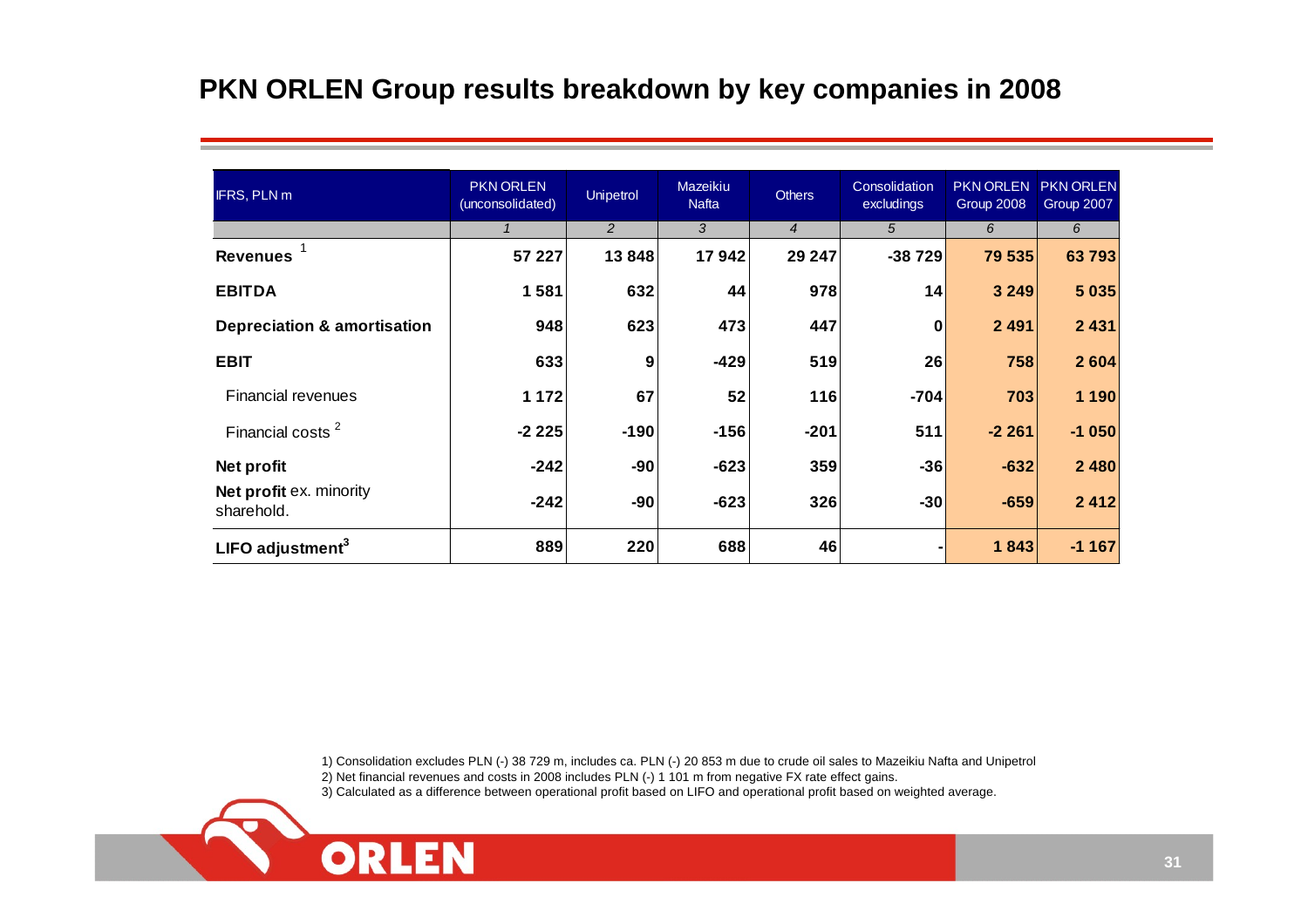| IFRS, PLN m                   | <b>PKN ORLEN</b><br>(unconsolidated) | Unipetrol      | Mazeikiu Nafta | <b>Others</b>  | <b>PKN ORLEN</b><br>Group 2008 | <b>PKN ORLEN</b><br>Group 2007 | change y/y %   |
|-------------------------------|--------------------------------------|----------------|----------------|----------------|--------------------------------|--------------------------------|----------------|
|                               | $\mathbf{1}$                         | $\overline{2}$ | $\overline{3}$ | $\overline{4}$ | 5                              | 5                              | $\overline{5}$ |
| EBIT, of which:               | 633                                  | 9              | $-429$         | 545            | 758                            | 2604                           | $-71%$         |
| Refining <sup>1</sup>         | 112                                  | $-19$          | $-216$         | 176            | 53                             | 1672                           | $-97%$         |
| Retail                        | 577                                  | 23             | 1              | 24             | 625                            | 423                            | 48%            |
| <b>Petrochemicals</b>         | 312                                  | $-19$          | ۰              | $-19$          | 274                            | 1 0 6 8                        | $-74%$         |
| <b>Chemicals</b>              | $\blacksquare$                       | $\blacksquare$ | $\blacksquare$ | 285            | 285                            | 246                            | 16%            |
| Others <sup>2</sup>           | 256                                  | 24             | $-214$         | 71             | 137                            | $-155$                         | ۰              |
| Non-attributable <sup>3</sup> | $-624$                               | ۰              | ٠              | 8              | $-616$                         | $-650$                         | 5%             |

1) Production, wholesale and logistics.<br>2) Departments responsible for media,

**ORLEN** 

2) Departments responsible for media, P K N ORLEN's social activities, subsidiary services.

3) The corporate center of PK N O RLE N and subsidiaries not mentioned in other segments.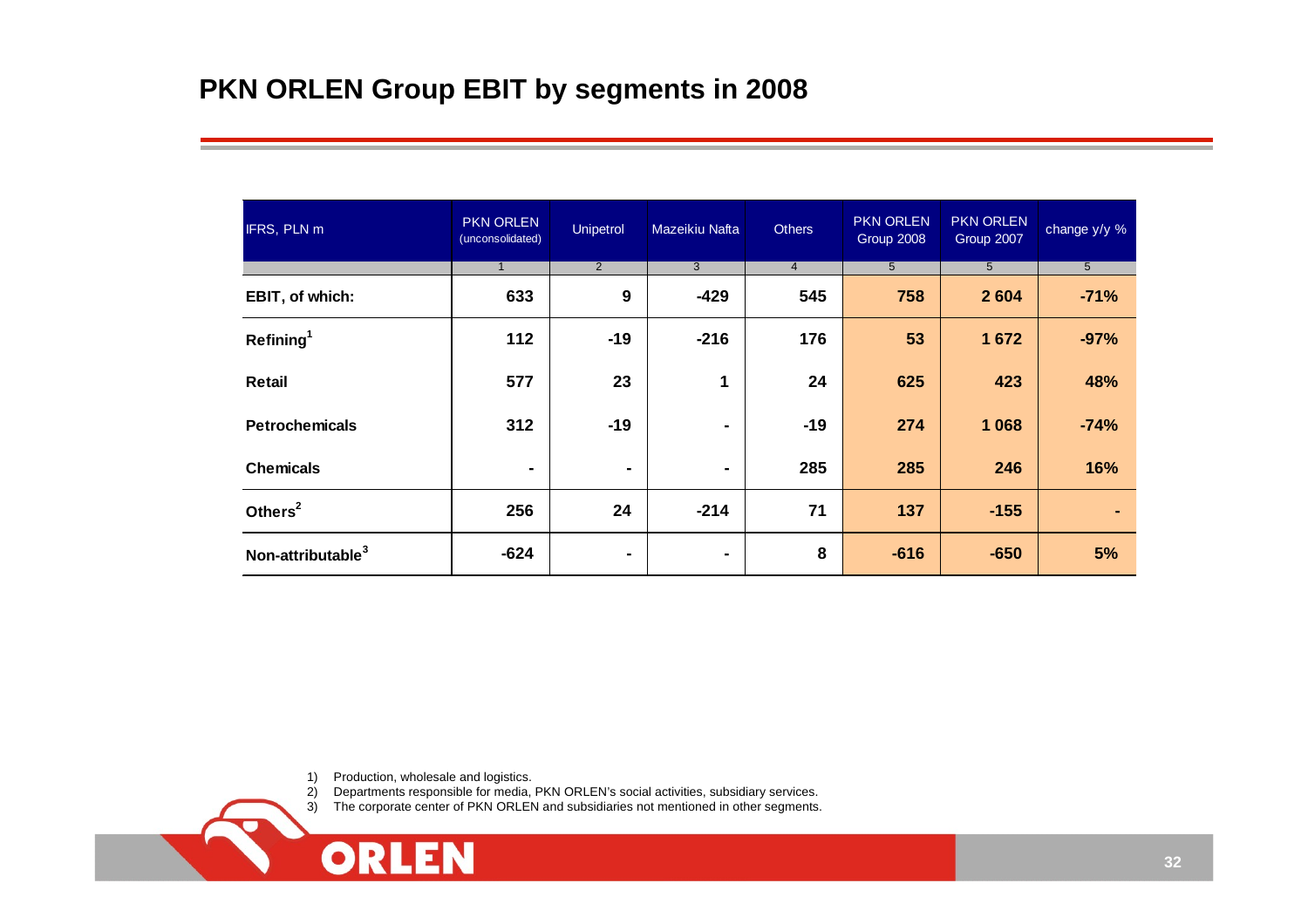### **Macroeconomic environment in refining**



**Bre nt Crude Oil price Decrease by 37 %y/y to 56 USD/b in 4q08**



#### **PKN ORL EN model refining margin (Plock) 2) Increase by 15 % y/y to 4,5 USD/b i n 4q08**



#### **Ural/Brent differential 3) Decrease by 38 %y/y to 1,8 USD/b in 4q08**



1) PKN ORLEN Group model refining margin = revenues (88% Products = 22% Gasoline + 11% Naphtha + 38% Diesel + 3% LHO + 4% JET + 10% HHO) less costs (100% feedstock = 88% Brent Crude + 12% internal consumption); price of products based on market quotations.

2) PKN ORLEN (Plock) model refining margin = Products (88.36%) vs. Brent Dtd (100%). Products contain Premium Unl (25.21%), USLD (23.20%), Naphtha (16.51%), LHO (15.31%), HSFO (5.44%) i Jet (2.69%). source: CIF N WE quotations, except HSFO FOB ARA

3) Brent Dtd quotation minus Ural Rdam quotation. Spread Urals (RDAM) vs fwd DTD Brent starting from 2009. **Detailled acc. to previous methodology**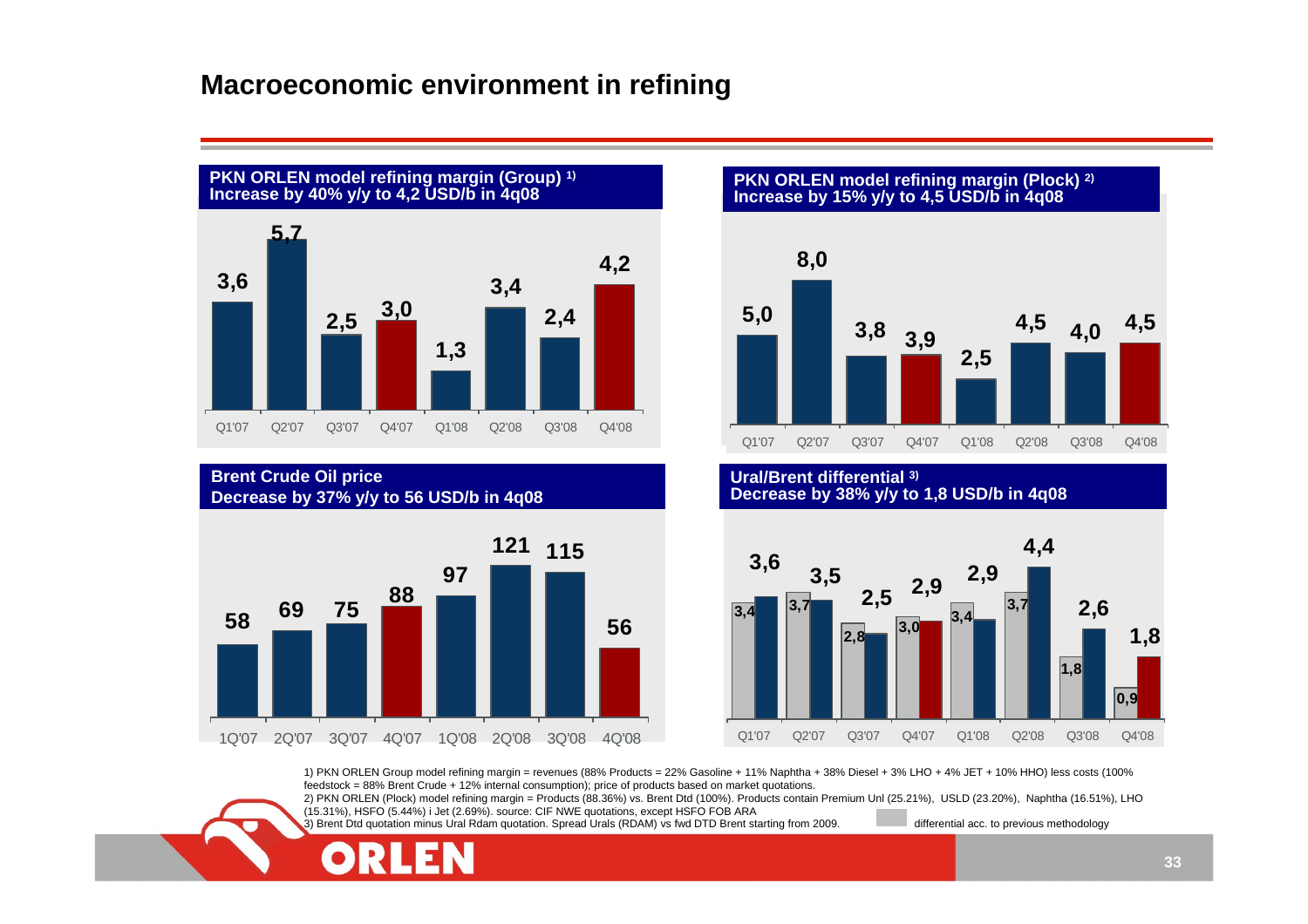### **Macroeconomic environment in petrochemicals and chemicals**



**Model chemicals mar gin 3 Increase by 36 %y/y to 804 EUR/t in 4q08**



**Model petrochemicals margin on pol y olefins <sup>2</sup> Decrease y/y to the lev el -55 EUR/t in 4q08**



**Exchange rate PLN/USD and PLN/EUR 4 Increase y/y by 13 % PLN/USD and 3 % PLN/EUR**



1) Model petroche micals margin on olefins = revenues (100% Products = 50% Ethylene, 30% Propylene, 15% Benzene, 5% Toluene) minus costs (100% input = 70% Naphtha + 30% L S VGO); products' prices according to quotations.

2) Model petroche micals margin on polyolefins = revenues (100% Products = 50% HDPE, 50% Polypropylene) minus costs (100% input = 50% Ethylene + 50% propylene); products' prices according to quotations.

3) Model che micals margin = revenues PV C (100%) minus costs (47% Ethylene); products' prices according to quotations.

4) Source: Polish National Bank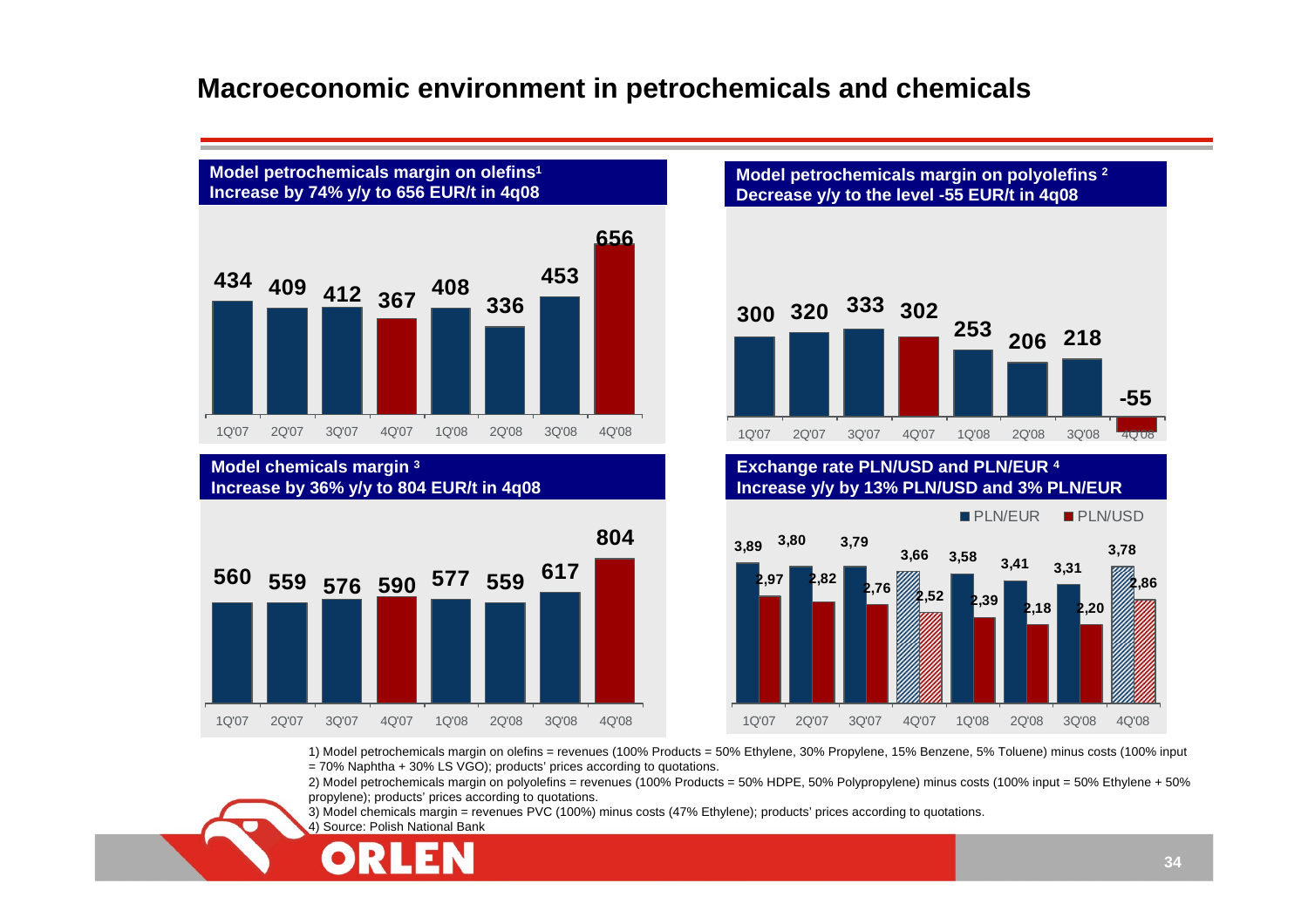### **Macroeconomic environment of servicing external finance**



#### **Commentary**

**In t he recent times the interest rates for EUR and USD were liable to si g nificant correction and**   $\boldsymbol{\epsilon}$  stabilized on historically low levels. Bearish trends also reached Poland, where we observe gradual decrease of WIBOR. In the Czech Republic, despite the lowest level of interest rates for two years, **further money price reduction is expected, even to the level of 1% i n mid-year 2009.** 

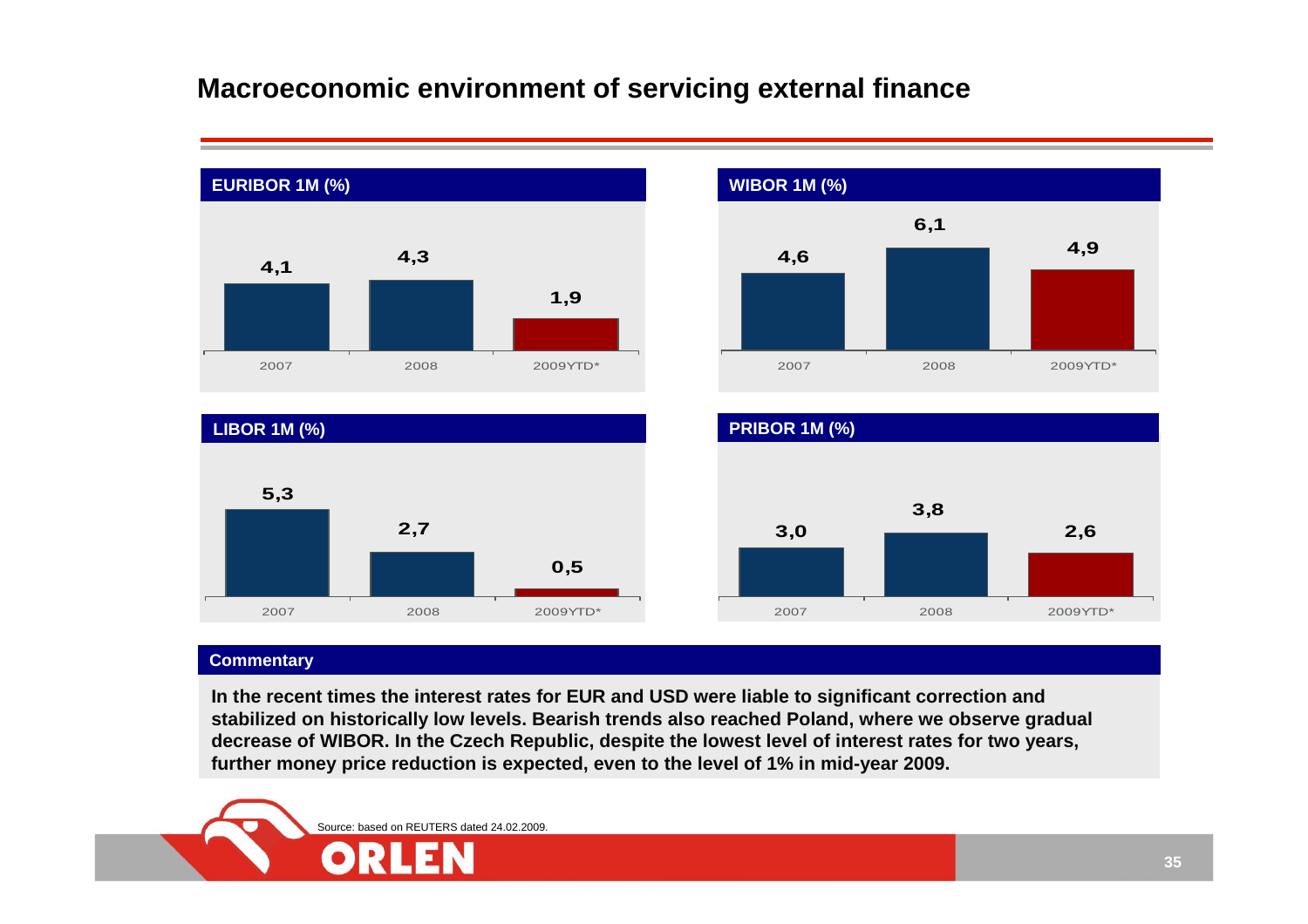### **MAZEIKIU NAFTA Group Key elements of the profit and loss account1**

| IFRS, USD m       | 4q07         | 4q08    | change y/y | 2007           | 2008    | <b>change</b><br>V/V |
|-------------------|--------------|---------|------------|----------------|---------|----------------------|
|                   | $\mathbf{1}$ | 2       | $3=2/1$    | $\overline{4}$ | 5       | $6 = 5/4$            |
| <b>Revenues</b>   | 832          | 1 1 1 6 | 34%        | 3 5 0 2        | 7 4 6 3 | 113%                 |
| <b>EBITDA</b>     | $-22$        | $-100$  | $-355%$    | 65             | 101     | 55%                  |
| <b>EBIT</b>       | $-32$        | $-114$  | $-258%$    | 26             | 40      | 53%                  |
| <b>Net result</b> | $-21$        | $-78$   | $-269%$    | 36             | 23      | $-36%$               |



**9,24**

2008

**4,74**

2007

OR

 $0 -$ 

2

4

6



1) Note the above numbers are not subject to PKN ORLEN Group consolidation. They present Mazeikiu Nafta Group results according to IFRS and historical cost.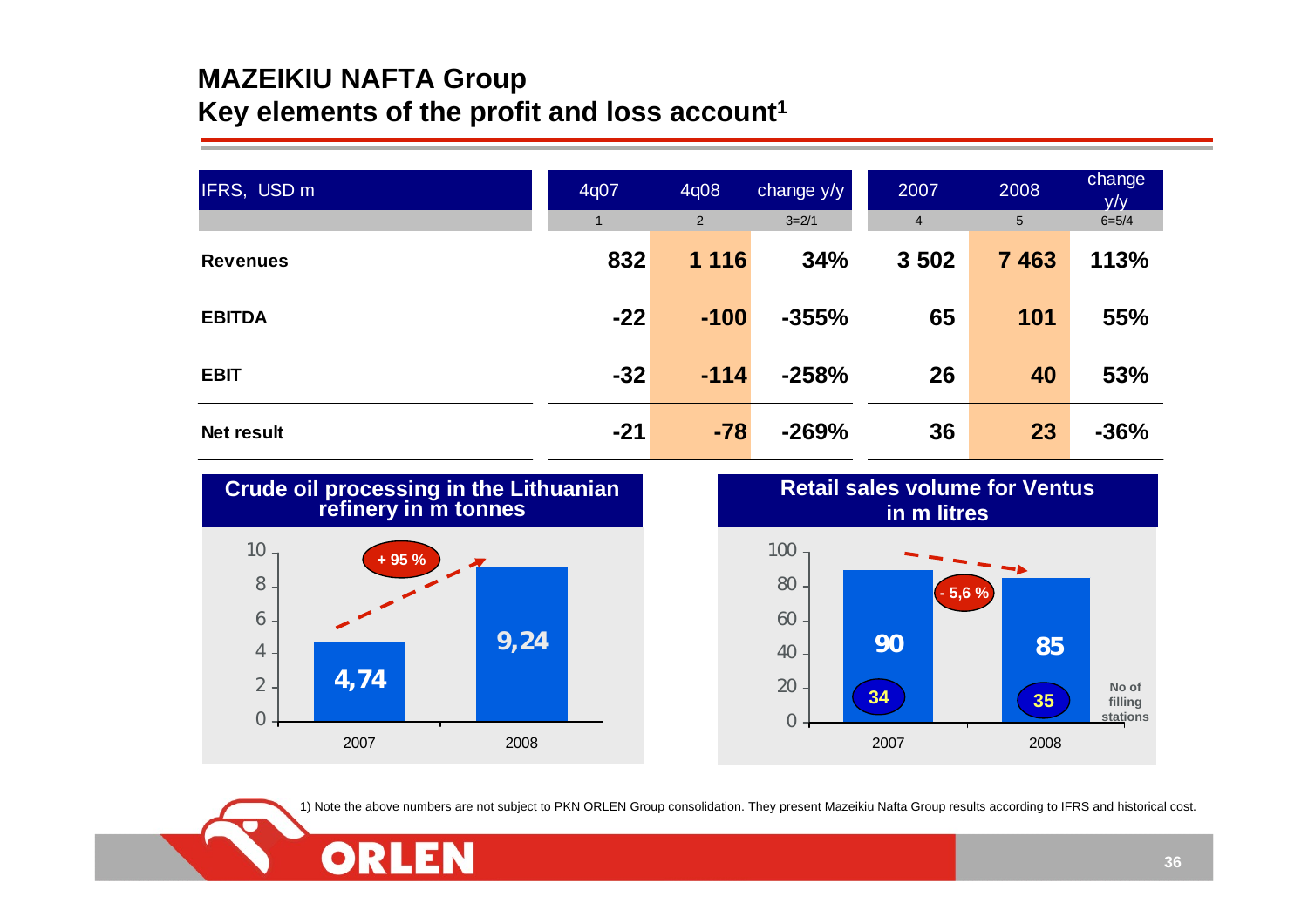### **UNIPETROL Group Key elements of the profit and loss account1**

| IFRS, CZK m     | 4q07           | 4q08    | change y/y | 2007           | 2008    | change<br>V/V |
|-----------------|----------------|---------|------------|----------------|---------|---------------|
|                 | $\blacksquare$ | 2       | $3=2/1$    | $\overline{4}$ | 5       | $6 = 5/4$     |
| <b>Revenues</b> | 21 149         | 19 015  | $-10%$     | 88 4 62        | 98 144  | <b>11%</b>    |
| <b>EBITDA</b>   | 227            | $-351$  | ٠          | 8 2 9 8        | 4 4 8 1 | $-46%$        |
| <b>EBIT</b>     | $-657$         | $-1261$ | ٠          | 4 8 1 2        | 1 0 0 3 | $-79%$        |
| Net result      | $-557$         | $-1200$ | ۰          | 1 2 1 0        | 65      | $-95%$        |



OR



1) Note the above numbers are not subject to PKN ORLEN Group consolidation. They present Unipetrol Group results according to IFRS and historical cost.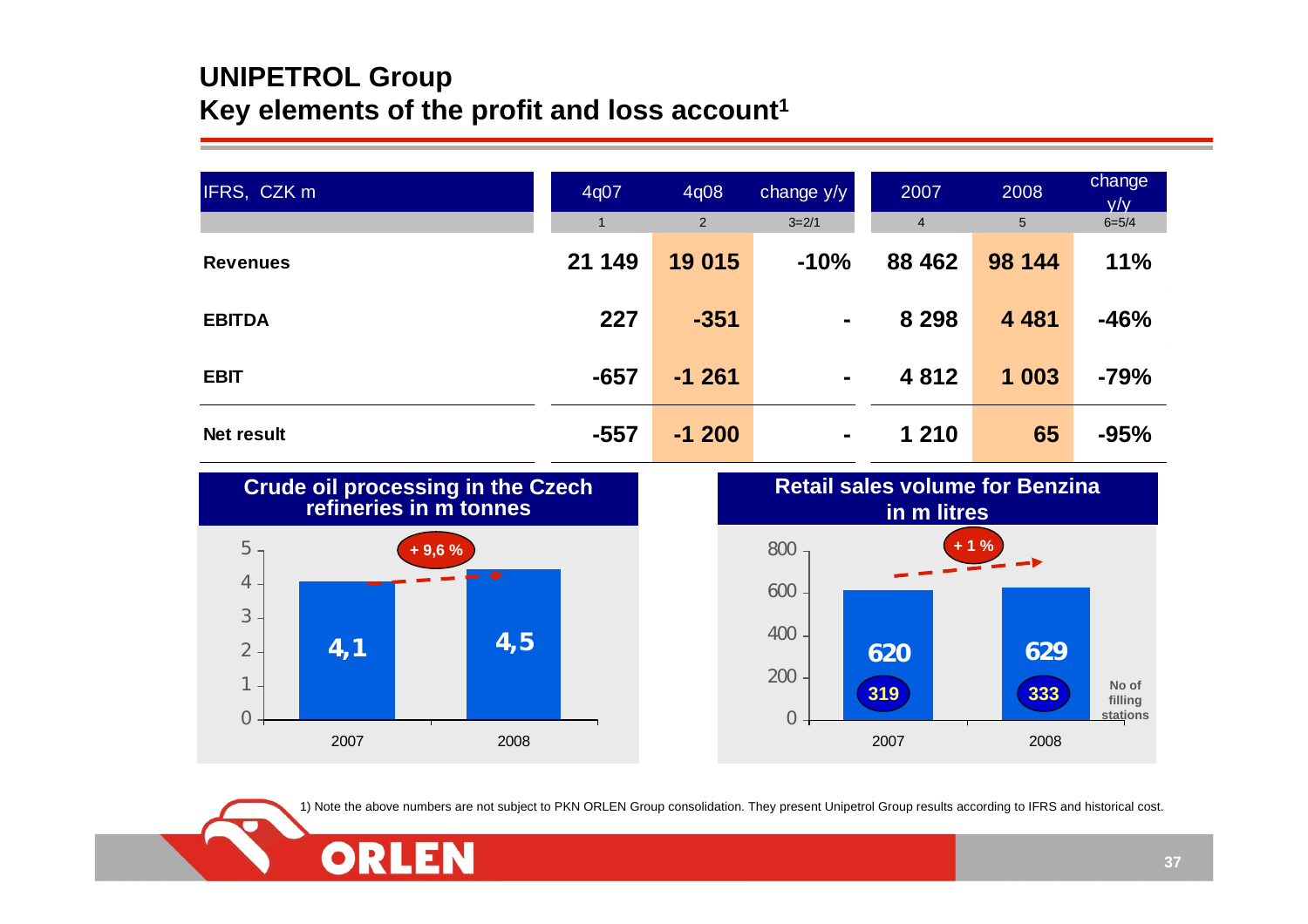### **Key production data**

| <b>Key operating data</b>             | 4q07  | 4q08    | Y/Y [%]    | 2007  | 2008   | Y/Y [%]   |
|---------------------------------------|-------|---------|------------|-------|--------|-----------|
|                                       |       | 2       | 3          |       |        | $4 = 3/1$ |
| Refinery in Poland <sup>1</sup>       |       |         |            |       |        |           |
| Processed crude (tt)                  | 3512  | 3594    | 2,3%       | 13646 | 14 139 | 3,6%      |
| Utilisation                           | 102%  | 102%    | <b>Opp</b> | 74%   | 76%    | 2pp       |
| Fuel yield <sup>4</sup>               | 63%   | 66%     | 3pp        | 61%   | 64%    | 3pp       |
| Middle distillates yield <sup>5</sup> | 43%   | 46%     | 3pp        | 42%   | 45%    | 3pp       |
| Gasoline yield <sup>6</sup>           | 20%   | 20%     | <b>Opp</b> | 19%   | 20%    | 1pp       |
| Refineries in Czech <sup>2</sup>      |       |         |            |       |        |           |
| Processed crude (tt)                  | 908   | 1 1 1 1 | 22,4%      | 4,137 | 4,533  | 9,6%      |
| Utilisation                           | 65%   | 79%     | 14pp       | 75%   | 82%    | 7pp       |
| Fuel yield <sup>4</sup>               | 57%   | 62%     | 5pp        | 59%   | 63%    | 4pp       |
| Middle distillates yield <sup>5</sup> | 38%   | 43%     | 5pp        | 40%   | 45%    | 5pp       |
| Gasoline yield <sup>6</sup>           | 19%   | 19%     | <b>Opp</b> | 19%   | 18%    | $-1$ pp   |
| Refinery in Lithuania <sup>3</sup>    |       |         |            |       |        |           |
| Processed crude (tt)                  | 737   | 2 2 7 9 | 209,4%     | 4741  | 9 2 41 | 94,9%     |
| Utilisation                           | 56,0% | 88,5%   | 33pp       | 53,4% | 90,4%  | 37pp      |
| Fuel yield <sup>4</sup>               | 61,4% | 67,9%   | 7pp        | 63,6% | 67,9%  | 4pp       |
| Middle distillates yield <sup>5</sup> | 31,0% | 38,2%   | 7pp        | 34,9% | 38,4%  | 3pp       |
| Gasoline yield <sup>6</sup>           | 30,4% | 29,7%   | <b>Opp</b> | 28,8% | 29,5%  | 1pp       |

1) Production data refers to refinery in Plock with refinery capacity assumptions of 13.8 m t/y in 2007 and 14.1 m t/y in 2008.

2) Production data refers to Ceska Rafinerska refinery [51% Litvinov (2.8 m t/y) and 51% Kralupy (1.7 m t/y) ] and 100% Paramo (1.0 m t/y): Total 5.5 m t/y

3) Production data refers to Mazeikiu Nafta refinery: 10 m t/y.

4) Fuel yield equals middle distillates yield plus gasoline yield.

5) Middle distillates yield is a ratio of diesel, light heating oil (LHO) and JET production to crude oil throughput.

6) Gasoline yield is a ratio of gasoline production to crude oil throughput.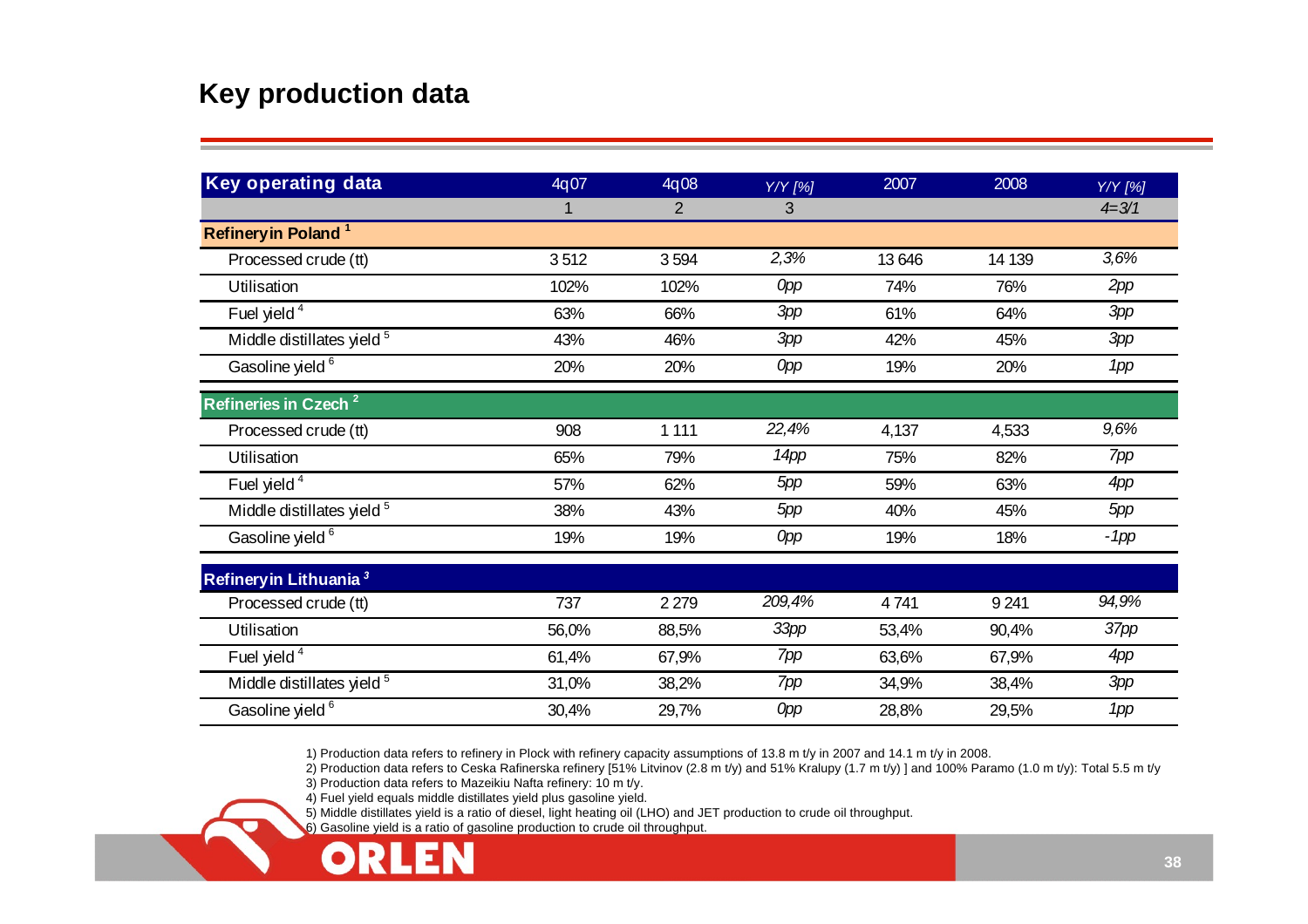## **Key planned shutdowns in PKN ORLEN Group in 2009** Introducing policy of shutdowns allows optimization of production and increased

**sales of r efining products in long te r m horizon**



HON – Diesel Hydrodesulphurization Unit HOG – Residue Hydrodesulphurization Unit DRW – Steam cracker

IEN

ORL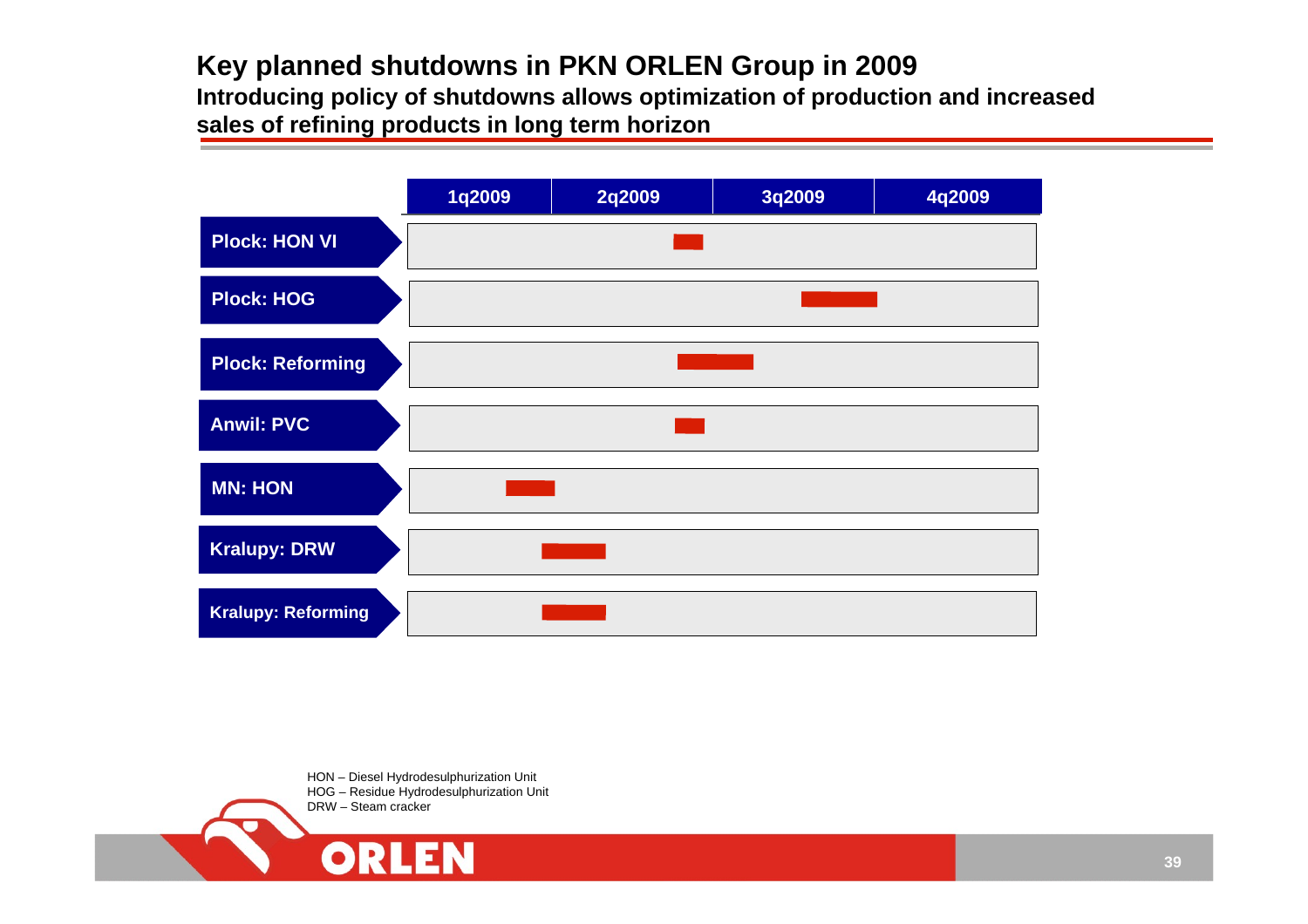# **Disclaimer Statement**

This presentation ("Presentation") has been prepared by PKN ORLEN S.A. ("PKN ORLEN" or "Company"). Neither the Presentation nor any copy hereof may be copied, distributed or delivered directly or indirectly to any person for any purpose without PKN ORLEN's kno wledge and consent. Copying, mailing, distribution or delivery of this Presentation to any person in some jurisdictions may be subject to certain legal restrictions, and persons who may or have received this Presentation should familiarize themselves with any such restrictions and abide by them. Failure to observe such restrictions may be deemed an infringement of applicable la ws.

This Presentation contains neither a complete nor a comprehensive financial or commercial analysis of PKN ORLEN and of the PKN ORLEN Group, nor does it present its position or prospects in a complete or comprehensive manner. PKN ORLEN has prepared the Presentation with due care, ho wever certain inconsistencies or omissions might have appeared in it. Therefore it is recommended that any person who intends to undertake any investment decision regarding any security issued by PKN ORLEN or its subsidiaries shall only rely on information released as an official communication by PKN ORLEN in accordance with the legal and regulatory provisions that are binding for PKN ORLEN.

The Presentation, as well as the attached slides and descriptions thereof may and do contain for ward-looking statements. Ho wever, such statements must not be understood as PKN ORLEN's assurances or projections concerning future expected results of PKN ORLEN or companies of the PKN ORLEN Group. The Presentation is not and shall not be understand as a forecast of future results of PKN ORLEN as well as of the PKN ORLEN Group.

It should be also noted that forward-looking statements, including statements relating to expectations regarding the future financial results give no guarantee or assurance that such results will be achieved. The Management Board's expectations are based on present kno wledge, a wareness and/or vie ws of PKN ORLEN's Management Board's members and are dependent on a number of factors, which may cause that the actual results that will be achieved by PKN ORLEN may differ materially from those discussed in the document. Many such factors are beyond the present kno wledge, a wareness and/or control of the Company, or cannot be predicted by it.

No warranties or representations can be made as to the comprehensiveness or reliability of the information contained in this Presentation. Neither PKN ORLEN nor its directors, managers, advisers or representatives of such persons shall bear any liability that might arise in connection with any use of this Presentation. Furthermore, no information contained herein constitutes an obligation or representation of PKN ORLEN, its managers or directors, its Shareholders, subsidiary undertakings, advisers or representatives of such persons.

This Presentation was prepared for information purposes only and is neither a purchase or sale offer, nor a solicitation of an offer to purchase or sell any securities or financial instruments or an invitation to participate in any commercial venture. This Presentation is neither an offer nor an invitation to purchase or subscribe for any securities in any jurisdiction and no statements contained herein may serve as a basis for any agreement, commitment or investment decision, or may be relied upon in connection with any agreement, commitment or investment decision.